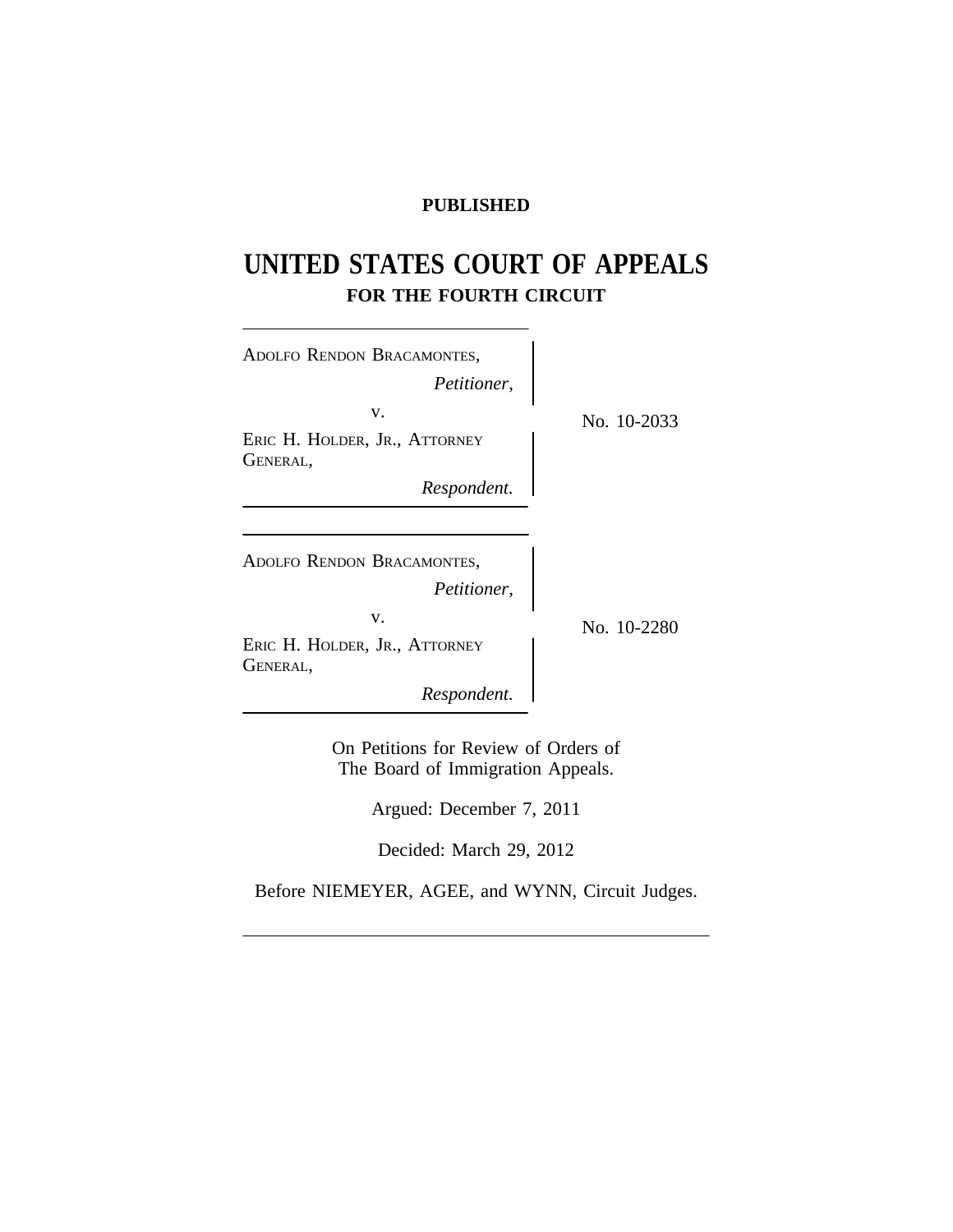Petition for review granted; vacated and remanded in part and dismissed in part by published opinion. Judge Wynn wrote the majority opinion, in which Judge Agee concurred. Judge Niemeyer wrote an opinion concurring in part and dissenting in part.

## **COUNSEL**

**ARGUED:** Satnam Singh, Norfolk, Virginia, for Petitioner. Sheri Robyn Glaser, UNITED STATES DEPARTMENT OF JUSTICE, Washington, D.C., for Respondent. **ON BRIEF:** Tony West, Assistant Attorney General, Ernesto H. Molina, Jr., Assistant Director, Office of Immigration Litigation, UNITED STATES DEPARTMENT OF JUSTICE, Washington, D.C., for Respondent.

#### **OPINION**

WYNN, Circuit Judge:

Based on Petitioner's conviction for an aggravated felony, the United States sought to remove him pursuant to section  $237(a)(2)(A)(iii)$  of the Immigration and Nationality Act (INA). The immigration judge ("IJ") denied Petitioner statutory eligibility for a waiver of inadmissibility under 8 U.S.C. § 1182(h), or section 212(h) of the INA. Following Petitioner's appeal, the Board of Immigration Appeals ("BIA") agreed with the IJ, concluding that Petitioner's post-entry adjustment of status to lawful permanent resident constituted an "admission" to the United States.

Because we find that the plain language of section 212(h) does not bar an alien who adjusts post-entry to lawful permanent resident status from seeking a waiver of inadmissibility,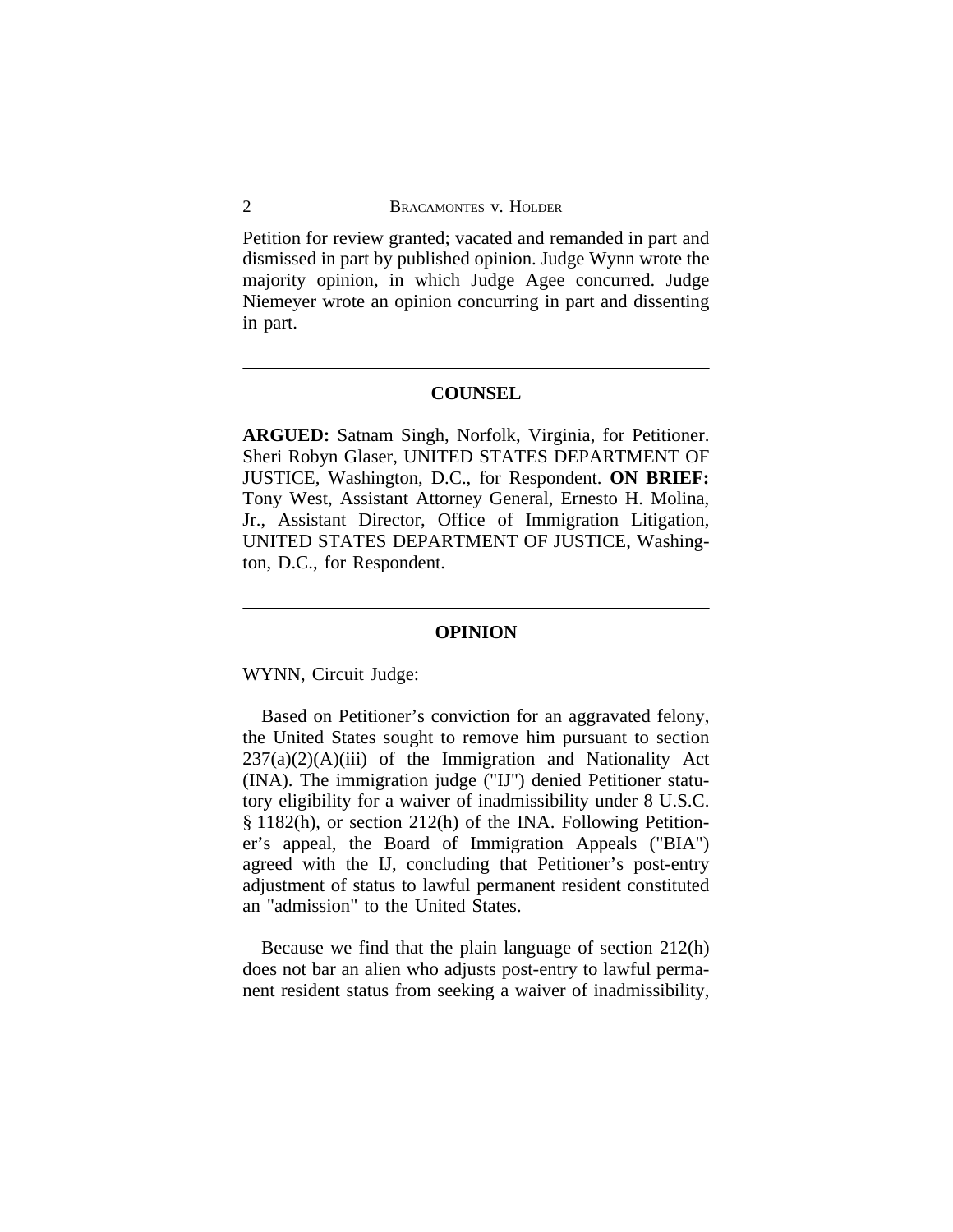we grant the petition, vacate the order of removal, and remand this case to the BIA for further proceedings.

I.

Petitioner Adolfo Rendon Bracamontes's mother brought him into the United States illegally from Mexico in 1976, when he was under two years old. On December 4, 1987, Petitioner and his mother were granted temporary resident status, which was adjusted to lawful permanent resident status on May 11, 1990. Since 1976, Petitioner has lived continuously in the United States, except for a weeklong visit to Mexico in June 1988.

In 1999, Petitioner pled guilty in Virginia state court to the aggravated felony of malicious wounding. He was sentenced to ten years in prison, with seven years suspended; he served his sentence and probation and has subsequently complied with all court orders. Petitioner was released from custody in May 2001, and shortly thereafter, he married a United States citizen. He has three biological children, ages seven, seventeen, and eighteen, and a nineteen-year-old stepson.

In January 2009, Petitioner's spouse submitted an I-130 Petition for Alien Relative for his benefit, along with Petitioner's I-485 Application to Register Permanent Residence or Adjust Status. Petitioner sought a waiver of removal in spite of his aggravated felony conviction, based on his status as the spouse of a United States citizen, and asserted that his removal would result in extreme hardship for his spouse and children. Following an interview in August 2009, Petitioner's application for adjustment of status was denied on the grounds that because he was already a lawful permanent resident, he was not eligible for adjustment. Removal proceedings were immediately initiated against Petitioner.

On October 27, 2009, an IJ granted the Department of Homeland Security's Motion to Pretermit Petitioner's applica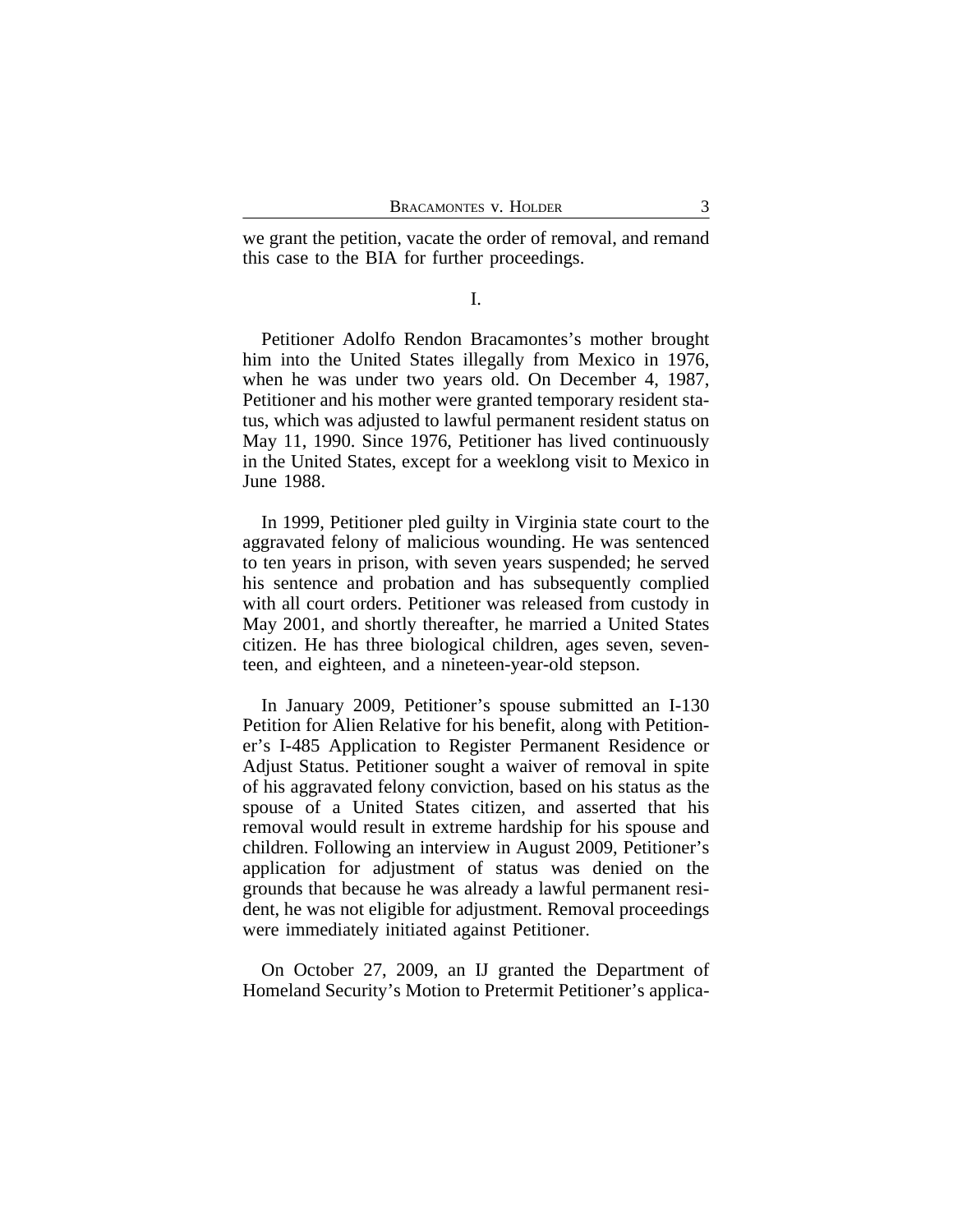tions for adjustment of status and a waiver, concluding that he was ineligible for a waiver under 8 U.S.C. § 1182(h), or section 212(h) of the INA ("section 212(h) waiver"), because of his aggravated felony conviction. Specifically, the IJ found that Petitioner was admitted to the United States as a returning temporary resident following his weeklong visit to Mexico in 1988, and was then subsequently "admitted" as a lawful permanent resident by virtue of the adjustment of his status in 1990. Petitioner appealed the IJ's decision to the BIA.

While that appeal was pending, Petitioner filed a motion to remand on July 13, 2010, seeking consideration and adjudication of an application for protection under the United Nations Convention Against Torture ("Convention Against Torture") on the grounds that he feared retaliation from Mexican gangs for refusing to join them and opposing their activities in California. On August 30, 2010, the BIA dismissed Petitioner's appeal, agreeing with the IJ on the definitions of "admission" and "lawfully admitted for permanent residence." The BIA also denied Petitioner's motion to remand, holding that Petitioner had failed to show that he could not have presented his Convention Against Torture claim at the earlier proceeding before the IJ.

On September 9, 2010, Petitioner filed a petition for review of the BIA decision with this Court. On September 28, 2010, he filed a motion with the BIA to reconsider his eligibility for a section 212(h) waiver and his motion to remand. Petitioner also sought a stay of removal. That motion was also denied, on the grounds that Petitioner had failed to show any error of law or fact that would change the decision, or to meet his burden of showing that his newly submitted—and largely duplicative—evidence might alter the outcome. Petitioner filed another petition for review of that BIA decision with this Court. The petitions were consolidated by this Court on November 17, 2010.**<sup>1</sup>**

<sup>&</sup>lt;sup>1</sup>In the meantime, Petitioner was deported to Mexico on October 7, 2010.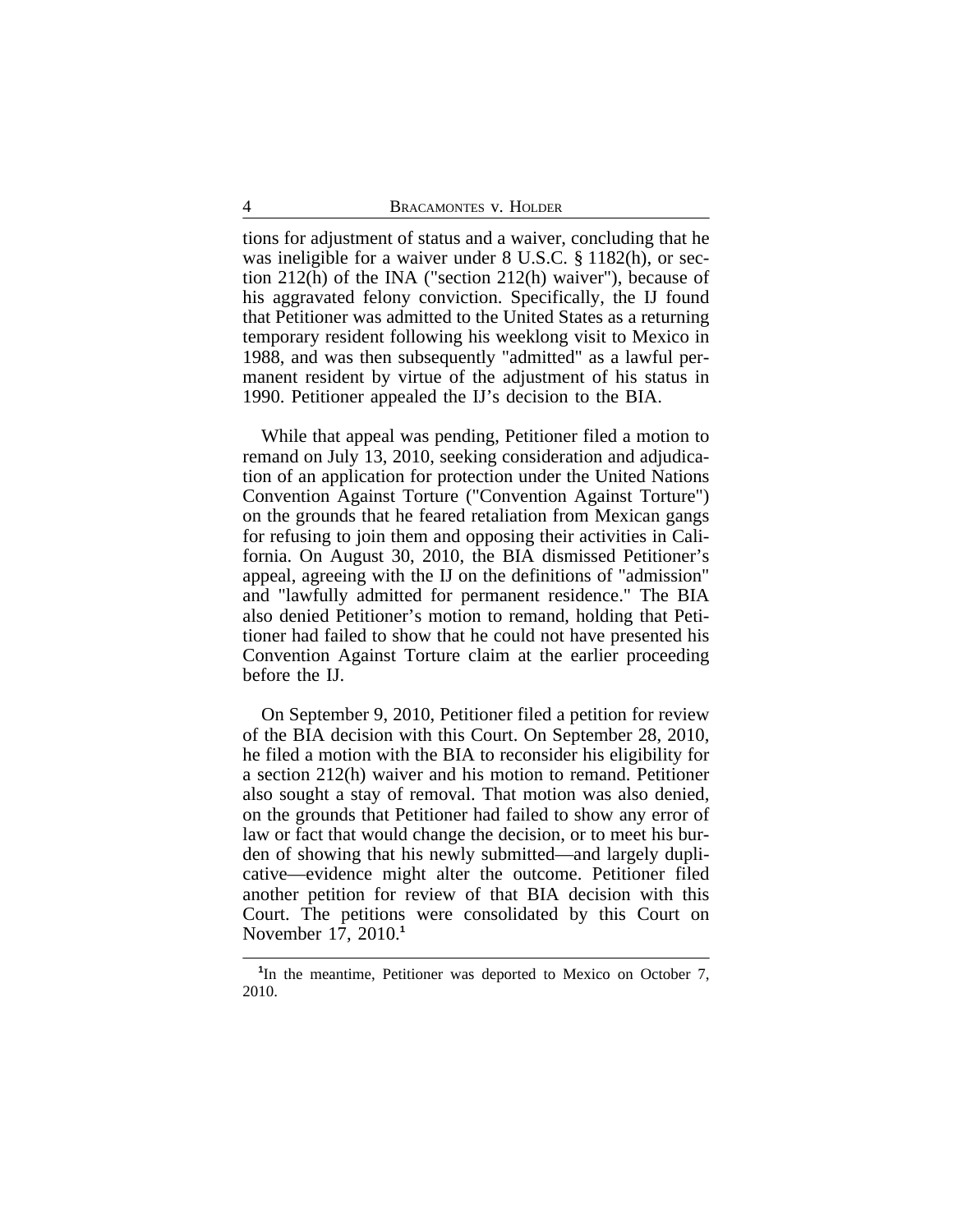# On appeal, Petitioner presents two main arguments: (1) he is not statutorily barred from seeking a section 212(h) waiver of inadmissibility; and (2) the BIA abused its discretion by denying his motion to remand and precluding him from seeking additional relief under the Convention Against Torture, by denying his motion to reconsider, and by denying him a stay of removal. We consider each issue in turn.

#### A.

First, Petitioner argues that contrary to the IJ and BIA decisions, he is eligible to seek a waiver of inadmissibility under section 212(h). We review de novo legal conclusions of the BIA, including issues of statutory construction, *Li Fang Lin v. Mukasey*, 517 F.3d 685, 691-92 (4th Cir. 2008),**<sup>2</sup>** while affording appropriate deference to the BIA's interpretation of the INA, as outlined in *Chevron, U.S.A., Inc. v. Natural Resources Defense Council, Inc.*, 467 U.S. 837, 842-44 (1984). *See also INS v. Aguirre-Aguirre*, 526 U.S. 415, 424 (1999).

Under the principles articulated in *Chevron*, we begin our analysis with a determination of whether the statute at issue is unambiguous with respect to the question presented. If so, then the plain meaning controls the disposition of Petitioner's appeal. *Saintha v. Mukasey*, 516 F.3d 243, 251 (4th Cir. 2008) (citing *Chevron*, 467 U.S. at 843). Thus, we must determine whether Congress, through the INA, has unambiguously pro-

<sup>&</sup>lt;sup>2</sup>If Petitioner were appealing the discretionary decision of the Attorney General to deny him a waiver of inadmissibility, we would be without jurisdiction to review such a decision. *See* 8 U.S.C. § 1182(h) ("No court shall have jurisdiction to review a decision of the Attorney General to grant or deny a waiver under this subsection."). However, Petitioner instead challenges the BIA's threshold determination that he is statutorily ineligible even to *seek* a section 212(h) waiver, a question of law that remains subject to our appellate review.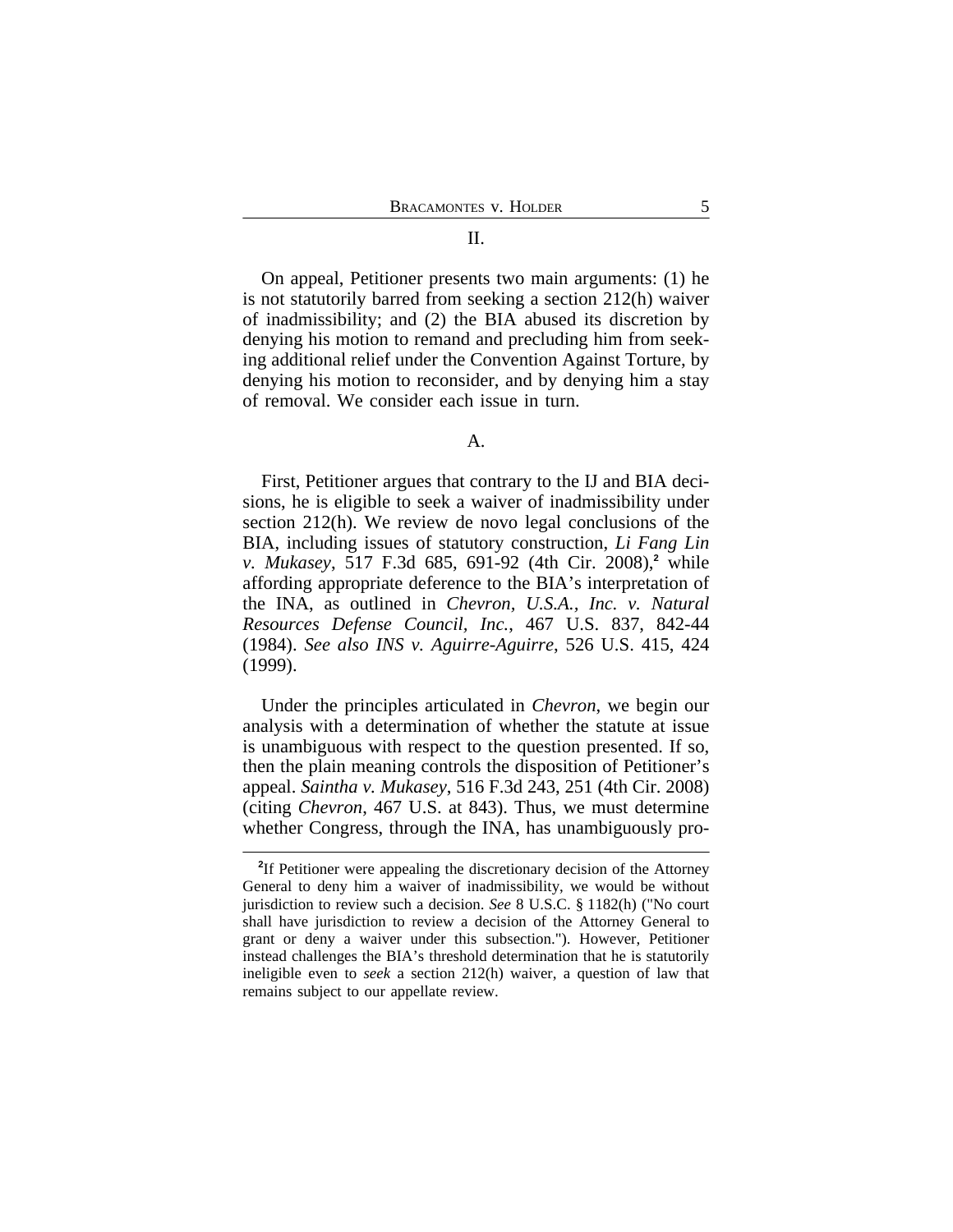hibited an alien from seeking a section 212(h) waiver if he commits an aggravated felony subsequent to his post-entry adjustment to lawful permanent resident status.

On the other hand, "[i]f . . . the statute is silent or ambiguous with respect to the specific issue before us, the question for this court becomes whether the BIA's interpretation 'is based on a permissible construction of the statute.'" *Id.* (quoting *Chevron*, 467 U.S. at 843). Moreover, the Supreme Court has noted that if there is ambiguity in the statute, judicial deference to the executive branch agency "is especially appropriate in the immigration context where officials exercise especially sensitive political functions that implicate questions of foreign relations." *Aguirre-Aguirre*, 526 U.S. at 425 (internal quotation marks and citation omitted).

The principal statutory provision at issue in this case, section 212(h) of the INA, vests the Attorney General with the discretion to waive the inadmissibility of an alien based on the alien's conviction for an aggravated felony if the denial of admission "would result in extreme hardship" to the alien's United States citizen spouse or other family members. 8 U.S.C. § 1182(h). Specifically, section 212(h) states in pertinent parts:

The Attorney General may, in his discretion, waive the application of [the statutory bars to admissibility based on, *inter alia*, a conviction for a crime involving moral turpitude] . . . if—

 $(1)$ ...

(B) in the case of an immigrant who is the spouse, parent, son, or daughter of a citizen of the United States or an alien lawfully admitted for permanent residence if it is established to the satisfaction of the Attorney General that the alien's denial of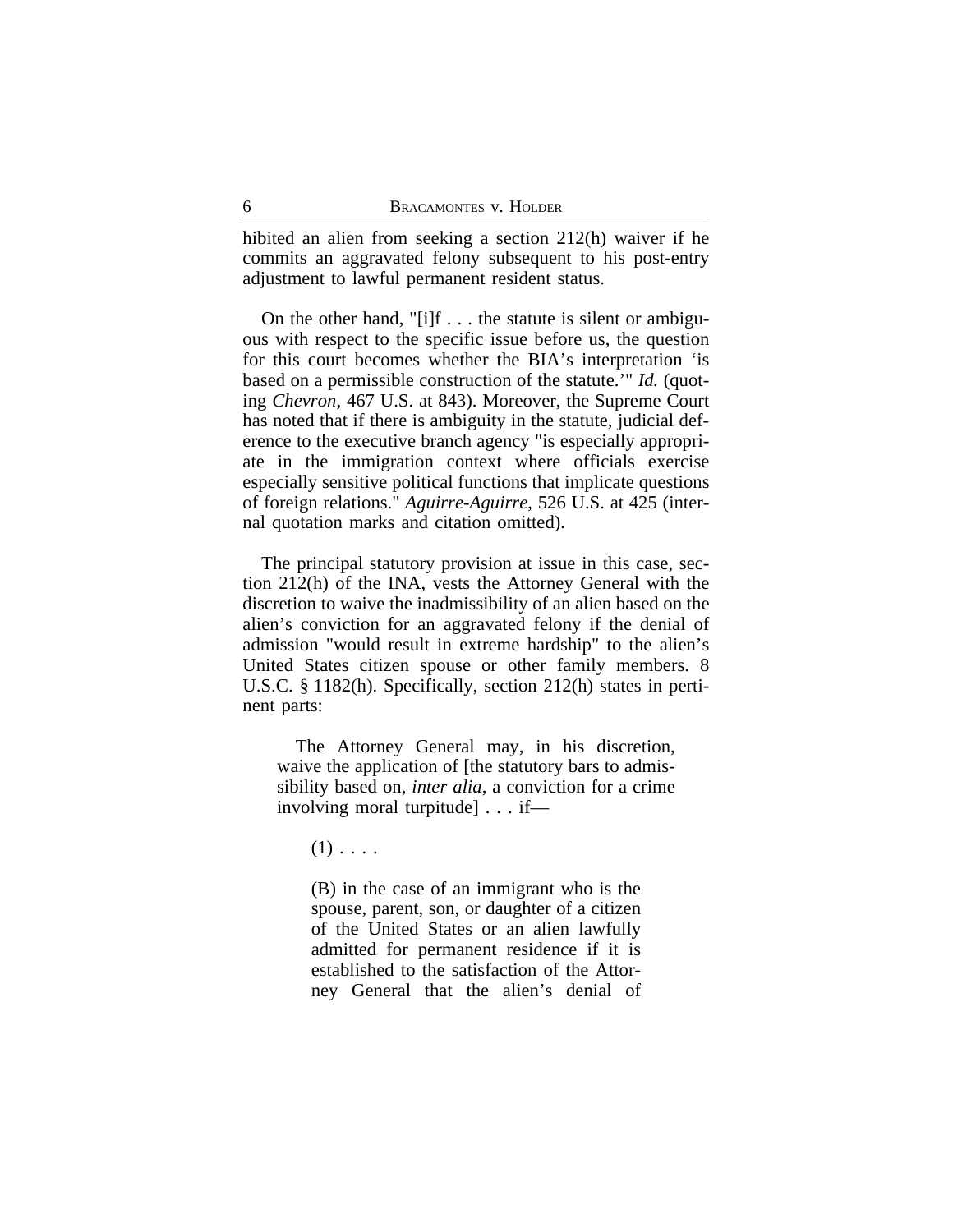admission would result in extreme hardship to the United States citizen or lawfully resident spouse, parent, son, or daughter of such alien;

(2) the Attorney General, in his discretion, and pursuant to such terms, conditions and procedures as he may by regulations prescribe, has consented to the alien's applying or reapplying for a visa, for admission to the United States, or adjustment of status.

. . . . *No waiver shall be granted under this subsection in the case of an alien who has previously been admitted to the United States as an alien lawfully admitted for permanent residence if either since the date of such admission the alien has been convicted of an aggravated felony* or the alien has not lawfully resided continuously in the United States for a period of not less than 7 years immediately preceding the date of initiation of proceedings to remove the alien from the United States.

*Id.* (emphasis added). Thus, by its plain language, section 212(h) prohibits an alien from receiving a waiver of inadmissibility if that alien lawfully entered the United States *with lawful permanent resident status* and committed an aggravated felony subsequent to "such admission" as a lawful permanent resident.**<sup>3</sup>** *Id.* (emphasis added).

<sup>. . . .</sup> and

**<sup>3</sup>**Of course, by its plain language and use of the term "inadmissibility," section 212(h) appears to apply only to those aliens seeking admission, not those, such as Petitioner, who already have lawful permanent resident status. However, courts have held that "qualifying removable aliens may also obtain such waivers." *Martinez v. Mukasey*, 519 F.3d 532, 541-42 (5th Cir. 2008) (citing *Flores-Ledezma v. Gonzales*, 415 F.3d 375, 379 n.5 (5th Cir. 2005); *Jankowski-Burczyk v. INS*, 291 F.3d 172, 175 & n.2 (2d Cir. 2002); and Charles Gordon, Stanley Mailman & Stephen Yale-Loehr, Immigration Law and Procedure § 51.03 (rev. ed. 2001)).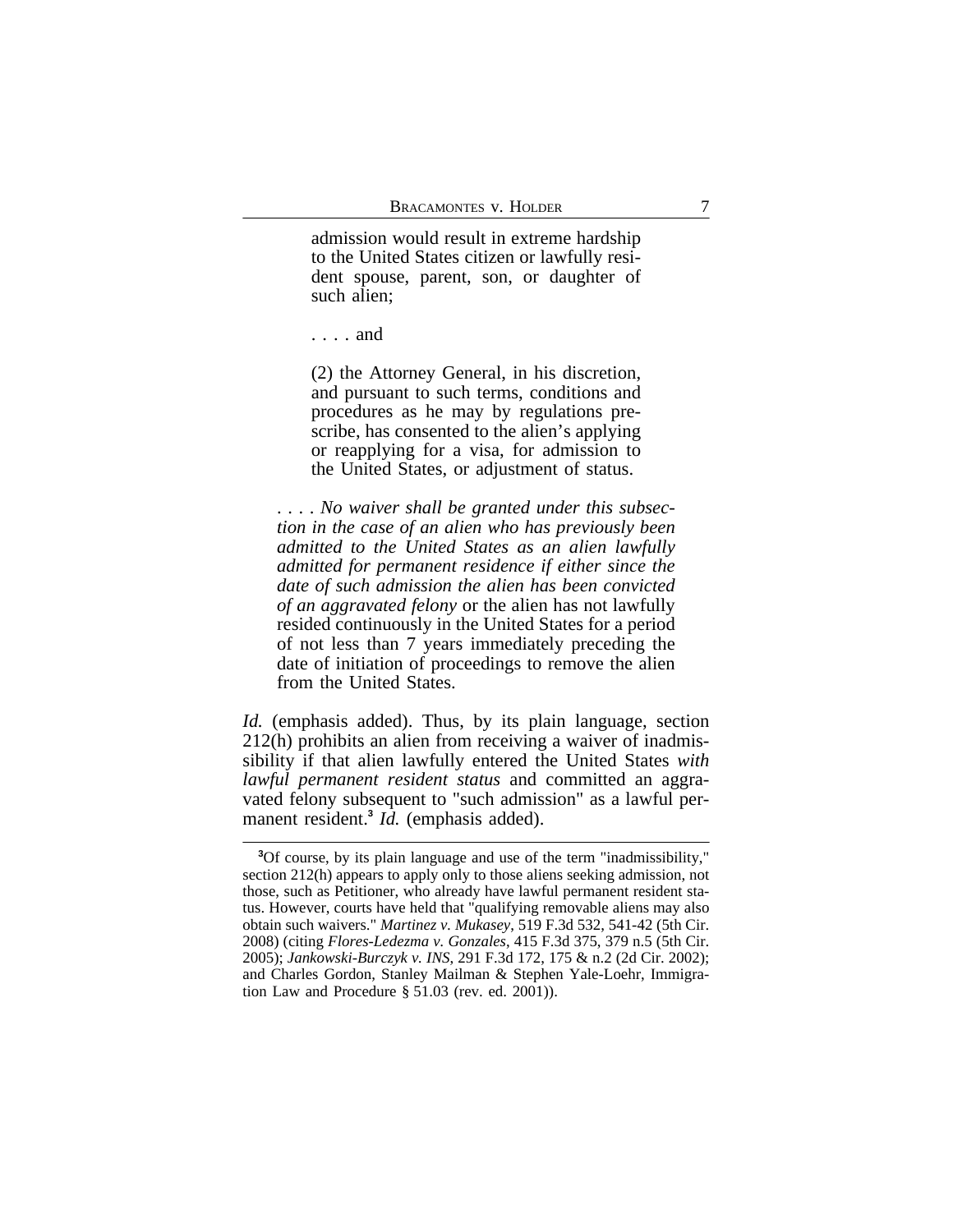Here, the last time Petitioner entered the United States, in 1988, his entry did follow inspection and authorization by an immigration officer, but at that time he had only temporary resident status. Petitioner did not receive lawful permanent resident status until his adjustment in 1990 and has not "lawfully entered into the United States after inspection and authorization by an immigration officer" since that date. As such, he argues that he has never had an "admission" within the plain meaning of section 212(h), and therefore remains eligible to seek a waiver of inadmissibility.

We agree that this reading accords section 212(h) its plain meaning and properly utilizes the definitions of terms Congress provided in the INA, as codified at 8 U.S.C. § 1101. "Admission" and "admitted" are defined as "with respect to an alien, the lawful entry of the alien into the United States after inspection and authorization by an immigration officer." 8 U.S.C. § 1101(a)(13)(A). Clearly, neither term includes an adjustment of status; instead, both contemplate a physical crossing of the border following the sanction and approval of United States authorities.

Further, "[t]he term 'lawfully admitted for permanent residence' means the status of having been lawfully accorded the privilege of residing permanently in the United States as an immigrant." *Id.* § 1101(a)(20). Thus, using these statutory definitions, the relevant portion of section 212(h) could be rewritten as:

No waiver shall be granted under this subsection in the case of an alien who has previously *lawfully entered into the United States after inspection and authorization by an immigration officer as an alien with the status of having been lawfully accorded the privilege of residing permanently in the United States as an immigrant* if . . . since the date of such admission the alien has been convicted of an aggravated felony.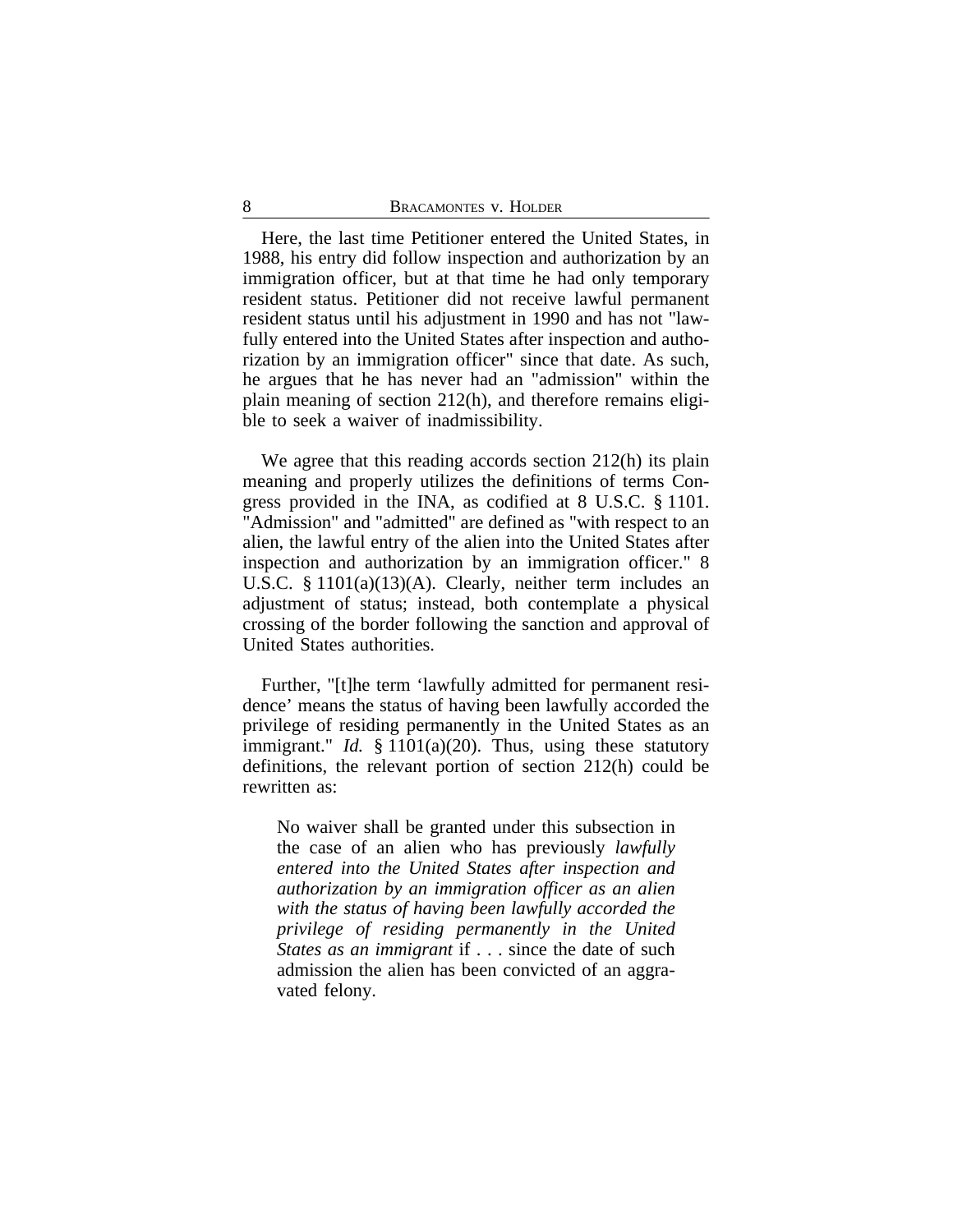BRACAMONTES V. HOLDER 9

As such, an alien with lawful permanent resident status who has entered the United States legally, following inspection by an immigration officer, and is subsequently convicted of an aggravated felony, is statutorily ineligible for a section 212(h) waiver. With respect to other aliens, however, the Attorney General retains the discretion to grant a waiver of inadmissibility to "an immigrant who is the spouse, parent, son, or daughter of a citizen of the United States or an alien lawfully admitted for permanent residence if . . . the alien's denial of admission would result in extreme hardship to the United States citizen[.]" 8 U.S.C. 1182(h)(1)(B).

The Government asks us to treat Petitioner's 1990 adjustment of status as an "admission" for purposes of section 212(h), arguing that the "inspection and authorization" mentioned in section  $101(a)(13)(A)$  could refer to the adjustment process. Moreover, according to the Government, the statutory bar to a section 212(h) waiver should apply to any and all aliens with lawful permanent resident status who commit aggravated felonies. However, that approach would require us to ignore the plain meaning of the first phrase of the definition, "the lawful *entry* of the alien *into* the United States," which is in turn modified by the "inspection and authorization" language. *See Lanier v. United States Att'y Gen.*, 631 F.3d 1363, 1366 (11th Cir. 2011) ("By including the additional condition of having 'previously been admitted' as a lawful permanent resident, Congress has narrowed the class of lawful permanent residents who are barred from seeking this waiver."). Put another way, if Congress intended section 212(h) to bar *all* "alien[s] lawfully admitted for permanent residence," there would have been no need to include the phrase "previously . . . admitted into the United States."

In fact, this Court has addressed the meaning of "admission," though only in the context of removal pursuant to INA  $\S 237(a)(2)(A)(i)$ , for committing a crime of moral turpitude within five years of an alien's "date of admission." *Aremu v. Dep't of Homeland Sec.*, 450 F.3d 578, 579 (4th Cir. 2006).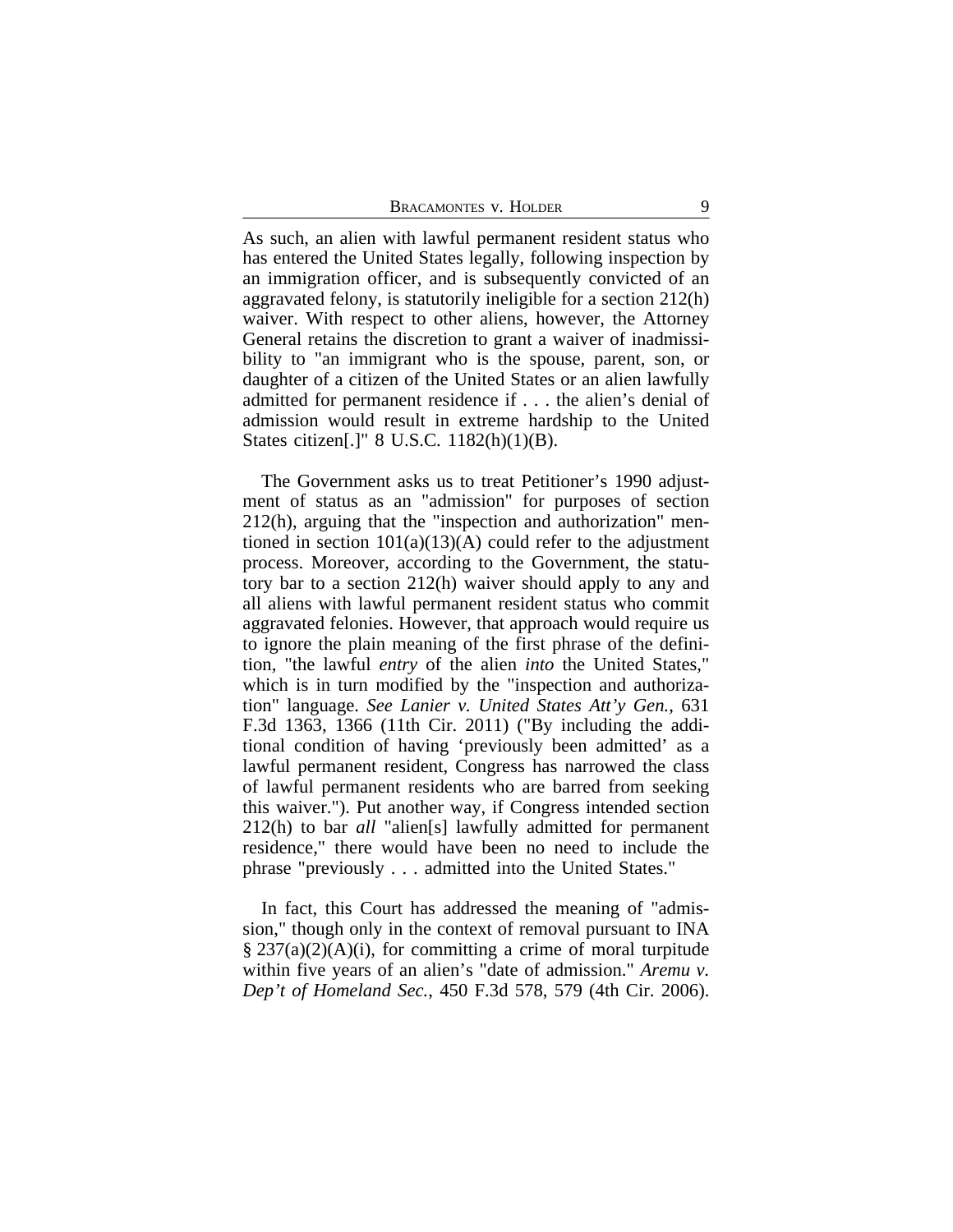In *Aremu*, we applied the *Chevron* doctrine and determined that, using the definition of "admission" provided in INA § 101(a)(13)(A), section 237 is plain and unambiguous, and "the date of adjustment of status does not qualify as 'the date of admission' under that provision." *Id.* at 579-81.

Similar to *Aremu*, the BIA's interpretation of section 212(h) in the instant case fails the first prong of the *Chevron* test, as "Congress has directly spoken to the precise question at issue," and the statutory bar to a waiver of inadmissibility is not ambiguous with respect to whom it applies. However, in its decision and order, the BIA asserted that "Congress did not intend . . . to disrupt the settled principle that adjustment of status and inspection and admission were functionally equivalent" or "to differentiate section 212(h) waiver eligibility based upon the procedural mechanism under which an alien becomes a lawful permanent resident." J.A. 65.**<sup>4</sup>**

Regardless of the BIA's speculation concerning congressional intent, however, the statute plainly says what it says, and the fact remains that the definition of "admission" provided by Congress simply does not include an adjustment of status. 8 U.S.C. § 1101(a)(13)(A); *Aremu*, 450 F.3d at 581; *see also Conn. Nat'l Bank v. Germain*, 503 U.S. 249, 253-54 (1992) ("We have stated time and again that courts must presume that a legislature says in a statute what it means and means in a statute what it says there.").

In the face of a statute's unambiguous language, the BIA may not make its own administrative amendments, and "[a]s a court, . . . , we are obliged to give effect to the statutes as they are written and enacted." *Aremu*, 450 F.3d at 583 n.6; *INS v. Cardoza-Fonseca*, 480 U.S. 421, 447-48 (1987) ("The judiciary is the final authority on issues of statutory construction and must reject administrative constructions which are contrary to clear congressional intent." (quoting *Chevron*, 467

**<sup>4</sup>**Citations to the joint appendix are abbreviated as "J.A."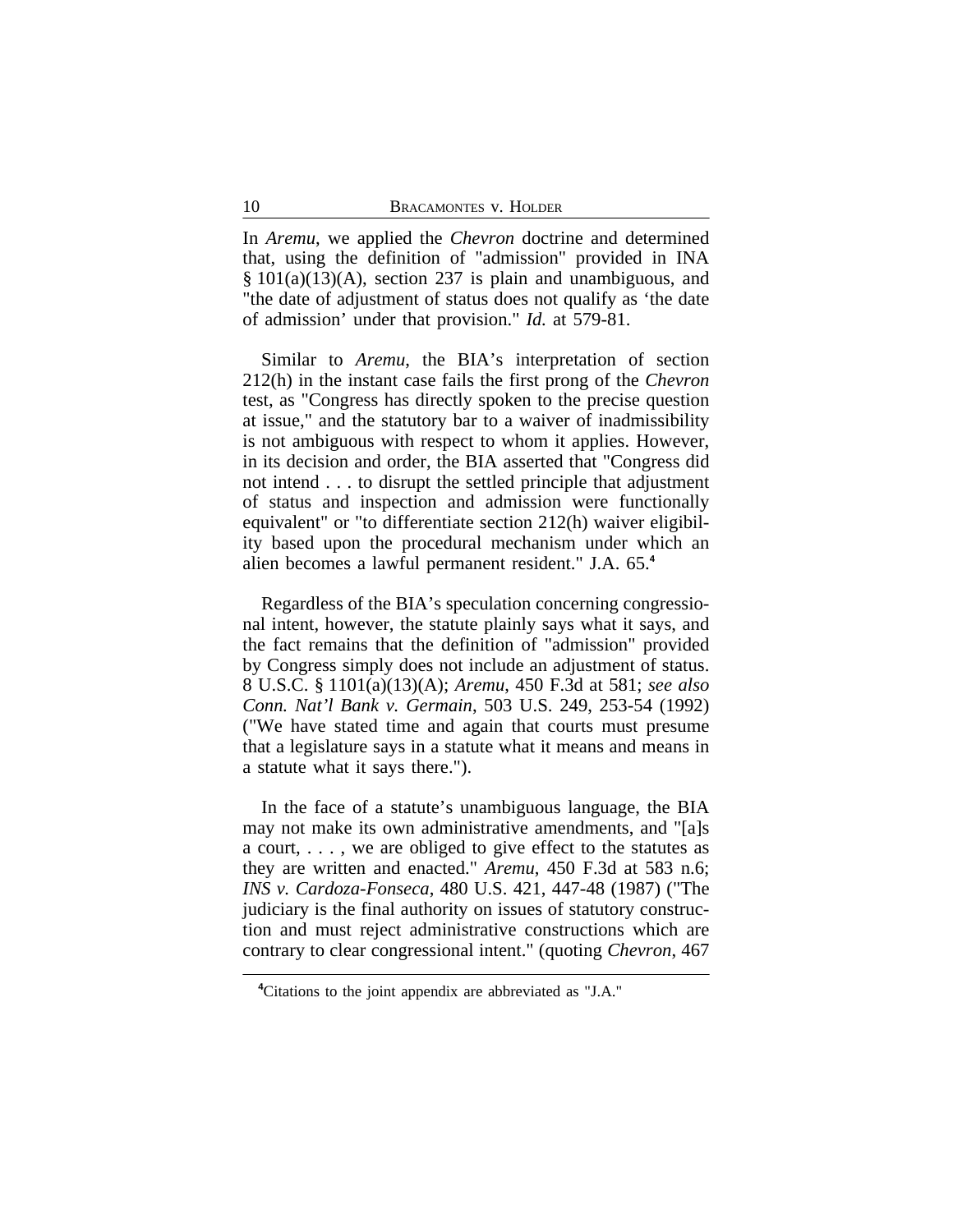U.S. at 843 n.9)); *see also La. Pub. Serv. Comm'n v. FCC*, 476 U.S. 355, 376 (1986) ("[O]nly Congress can rewrite [a] statute.").

Our holding likewise comports with similar rulings in the Fifth, Ninth, and Eleventh Circuits. *See Martinez v. Mukasey*, 519 F.3d 532, 544 (5th Cir. 2008) ("[F]or the § 212(h) bar to apply: when the alien is granted permission, after inspection, to enter the United States, he must then be admitted as [a lawful permanent resident]. Accordingly, we find no basis for the statutory language's being ambiguous."); *Hing Sum v. Holder*, 602 F.3d 1092, 1101 (9th Cir. 2010) ("Procedure, and not substance, is determinative of an 'admission' into the United States under  $\S$ § 1101(a)(13)(A) and 212(h). The text, structure, and history of the statute confirm that the terms 'admission' and 'admitted' as used in  $\S$  1101(a)(13)(A) and 212(h) refer to inspection and authorization by an immigration officer at the port of entry."); *Lanier*, 631 F.3d at 1366-67 ("[W]hen the statutory provision is read as a whole, the plain language of § 212(h) provides that a person must have physically entered the United States, after inspection, as a lawful permanent resident in order to have 'previously been admitted to the United States as an alien lawfully admitted for permanent residence.' Based on this unambiguous text, we find that the statutory bar to relief does not apply to those persons who . . . adjusted to lawful permanent resident status while already living in the United States.").

We note as well that the BIA has previously found the text of section 212(h) to be plain and unambiguous. In *In re Michel*, the BIA considered the appeal of an alien who had been present in the United States for close to ten years, without ever having been admitted or paroled, and was convicted of an aggravated felony. 21 I. & N. Dec. 1101, 1101 (BIA 1998) (en banc). Following removal proceedings, the alien claimed on appeal that he was eligible for adjustment of status and a waiver of inadmissibility under section 212(h). *Id.* at 1102. Notably, although the facts presented in this case are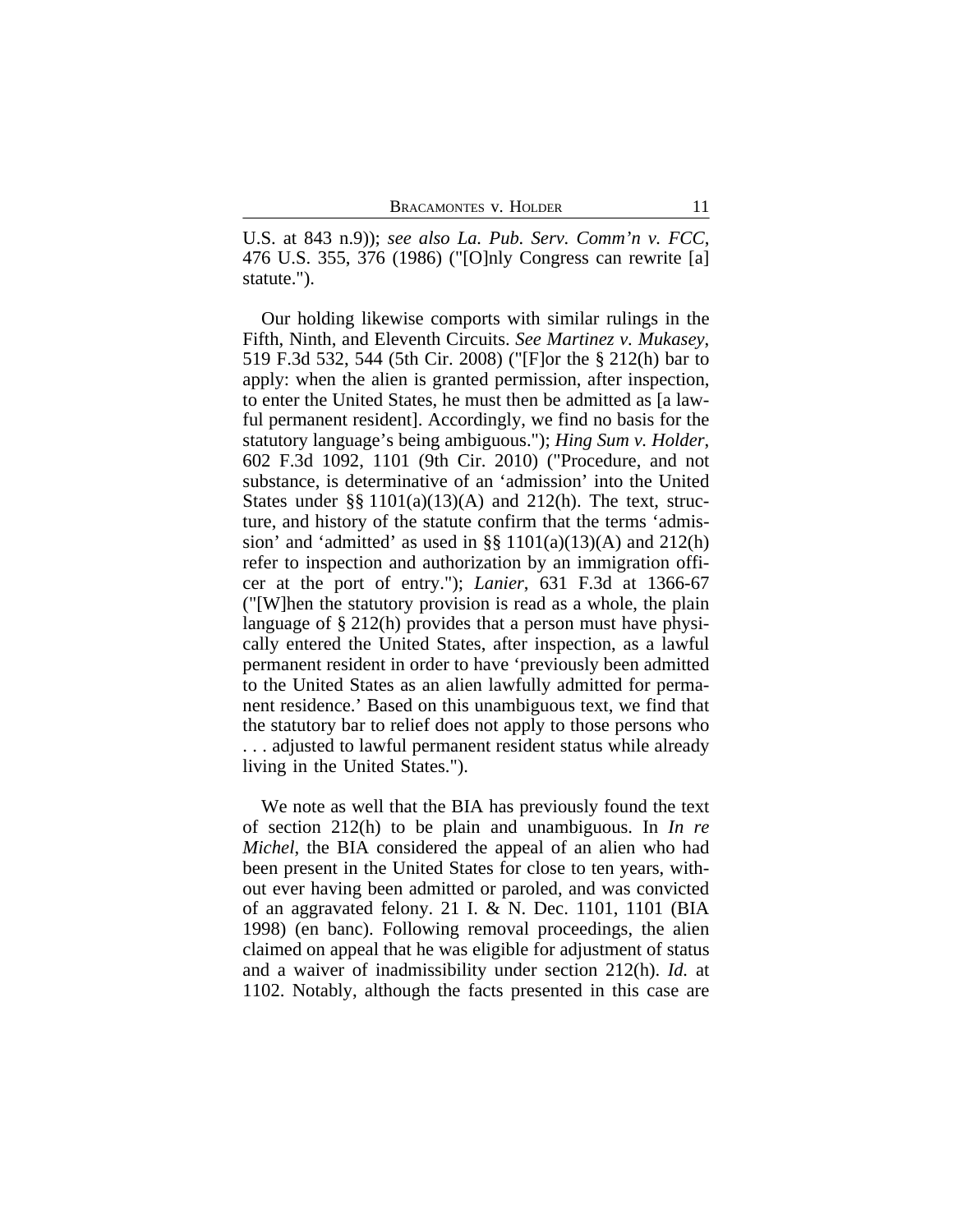admittedly different, as Petitioner has previously been admitted to the United States, albeit as a temporary resident, the BIA recognized the lack of ambiguity:

. . . [T]he respondent has not previously been admitted to the United States as an alien lawfully admitted for permanent residence. Section 212(h) of the Act, while specifically precluding waiver eligibility for a lawful permanent resident who has been convicted of an aggravated felony, *imposes no such restriction on one who has not been admitted previously as a lawful permanent resident*.

In this regard, *we find that the language of the statute is clear and unambiguous*. Where the language of a statute is clear, as it is here, the unambiguously expressed intent of Congress must be given effect.

## *Id.* at 1104 (emphases added).

Likewise, though the Government points us to the BIA's more recent decision in *In re Koljenovic*, we note that the alien in that case, as in *Michel*, effectively had *no* admission at all unless his adjustment of status was used as the relevant date of admission. 25 I. & N. 219, 223 (BIA 2010). Although the BIA speculated that Congress did not intend to distinguish between those aliens who enter with lawful permanent resident status and those who adjusted post-entry to lawful permanent resident status, its holding rested instead on the factual determination of whether an alien had any previous *entry* that could be used as a "date of admission." *Id.* at 222; *see also In re Rosas-Ramirez*, 22 I. & N. Dec. 616, 617-18, 623 (BIA 1999) (en banc) (recognizing, in the case of an alien with no lawful entry into the United States, that "it is less clear that such a change in status can be characterized as an 'entry' into the United States" but holding that the adjustment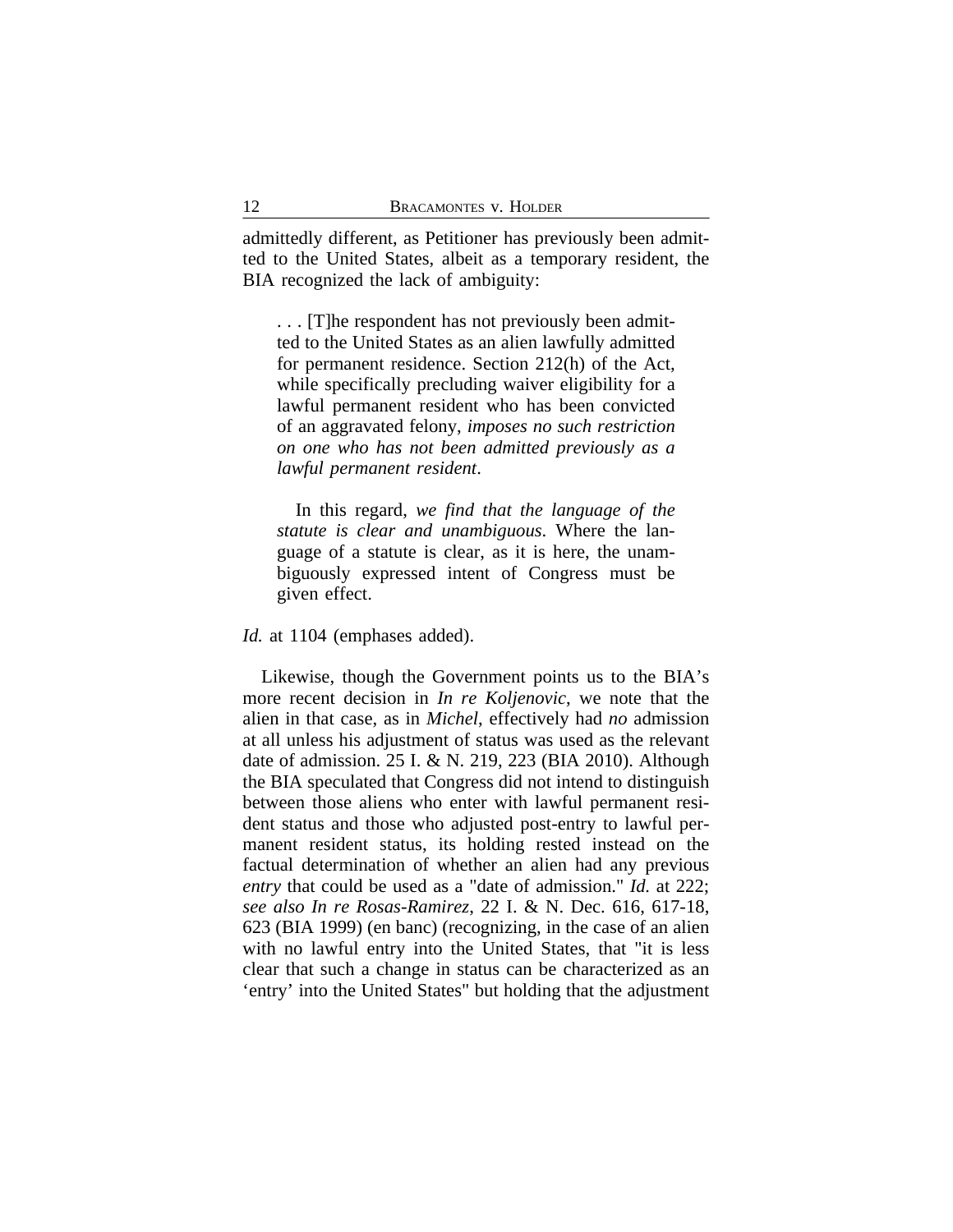of status should nevertheless be treated as an "admission" or else the alien would have none at all).

Here, in contrast to the situations presented in *Michel*, *Rosas*, and *Koljenovic*, Petitioner does have a prior lawful entry into the United States, which according to the definition provided by Congress in §  $101(a)(13)(A)$ , constitutes an "admission." In those cases, the BIA arguably needed to fill in a "gap" in the language of section 212(h) because it was entirely silent concerning how to treat an alien with *no* lawful entry at all. However, section 212(h) *does* address Petitioner's situation, that of an alien with a previous admission, prohibiting a waiver of inadmissibility only if that entry was "as an alien admitted for permanent residence." Petitioner does not meet that requirement and accordingly remains eligible for a section 212(h) waiver.

Moreover, though we take note of the Government's assertions that such a reading of section 212(h) leads to the allegedly absurd result that aliens who adjust post-entry to lawful permanent resident status receive more favorable treatment than those who enter with lawful permanent resident status, we nevertheless agree with our sister Circuits that Congress may have had rational reasons for making such a distinction. *See, e.g.*, *Martinez*, 519 F.3d at 545 (observing that "Congress may well have been taking a 'rational first step toward achieving the legitimate goal of quickly removing aliens who commit certain serious crimes from the country.'" (quoting and citing *Lara-Ruiz v. INS*, 241 F.3d 934, 947 (7th Cir. 2001))); *see also FCC v. Beach Commc'ns, Inc.*, 508 U.S. 307, 313 (1993) (stating that a statutory classification not involving a suspect class "must be upheld against equal protection challenge if there is any reasonably conceivable state of facts that could provide a rational basis for the classification.").**<sup>5</sup>**

**<sup>5</sup>**Despite numerous equal protection challenges to the distinction drawn under section 212(h) between illegal immigrants and those admitted as lawful permanent residents, i.e., that the former remain eligible for relief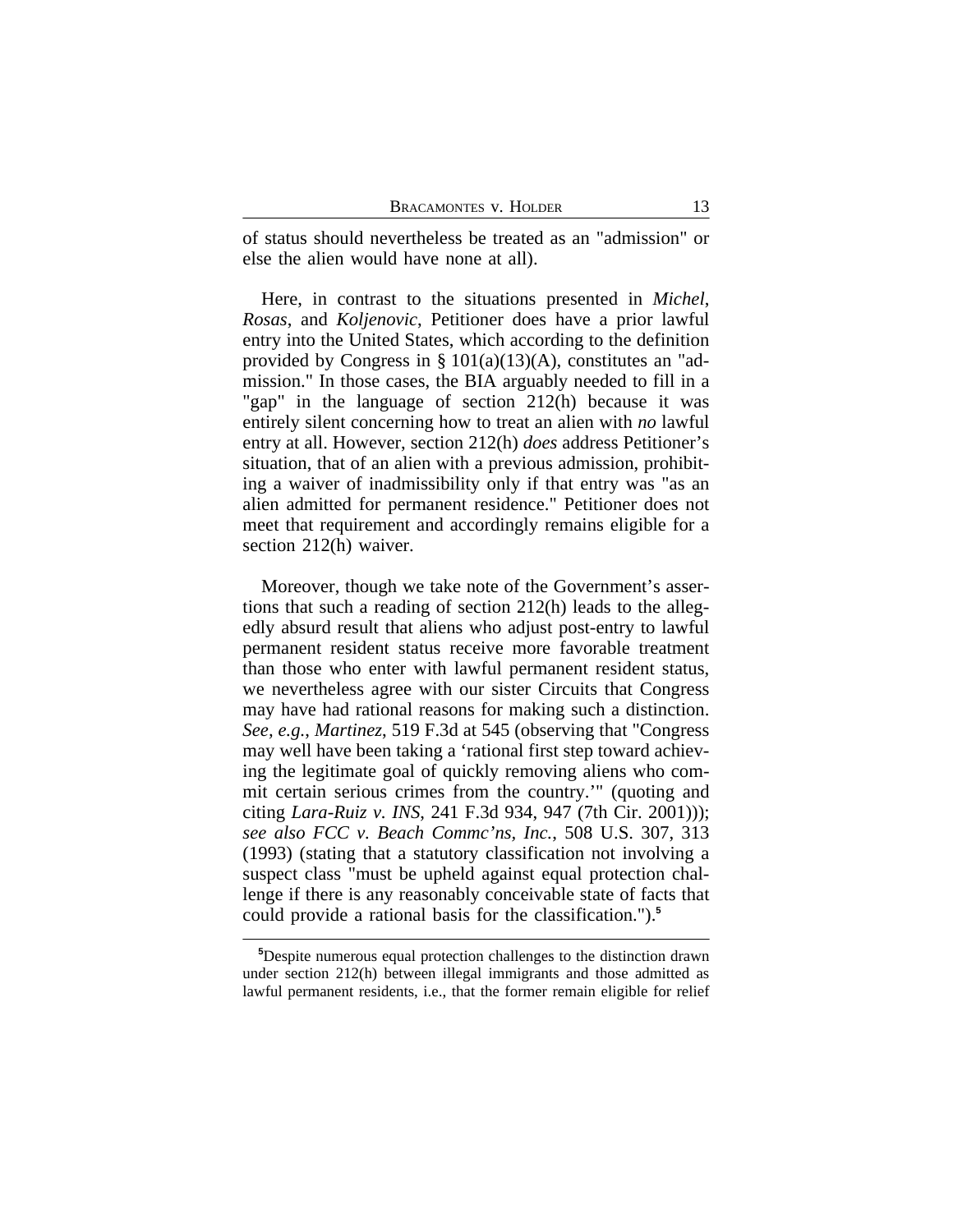In that vein, the Fifth Circuit averred that Congress may have "recogni[zed] that limited enforcement resources should be devoted to attacking the problem in stages" or:

. . . might rationally have concluded that adjusted-to- [lawful permanent resident]-status aliens . . . are more deserving of being eligible for a waiver of inadmissibility [as many] entered the United States as . . . minor[s], grew up in this country, and developed ties here. [Such aliens] also went through the scrutiny of adjustment, in which [their] record[s] in the United States w[ere] examined. Congress could have concluded rationally that [these] individuals . . . are more deserving, than those who entered as [lawful permanent residents], of being eligible for the § 212(h) waiver, including likely having more citizen relatives who would be affected adversely by removal.

*Martinez*, 519 F.3d at 545. We likewise agree that—regardless of whether some might deem such a distinction "absurd"—these are rational explanations and, as such, they must be upheld. *See id.* ("What is relevant is that there are countervailing explanations for the statutory distinction between 'admitted' and 'adjustment', which are just as plausible, if not more so, than the Government's contention that

from removability while the latter do not, courts have consistently overruled such challenges, finding that Congress may have had a rational basis for the disparate treatment. *See, e.g., Lara-Ruiz v. INS*, 241 F.3d 934, 947 (7th Cir. 2001) ("Congress may rationally have concluded that [lawful permanent residents] who commit serious crimes . . . are uniquely poor candidates for relief from removal through the 'backdoor' of waiver of inadmissibility."); *Lukowski v. INS*, 279 F.3d 644, 647-48 (8th Cir. 2002) (same); *Moore v. Ashcroft*, 251 F.3d 919, 924-26 (11th Cir. 2001) (same); *see also Ramtulla v. Ashcroft*, 301 F.3d 202, 203-04 (4th Cir. 2002) (dismissing for lack of jurisdiction a similar equal protection challenge because it was not "substantial," implicitly because it had already been decided by several circuit courts).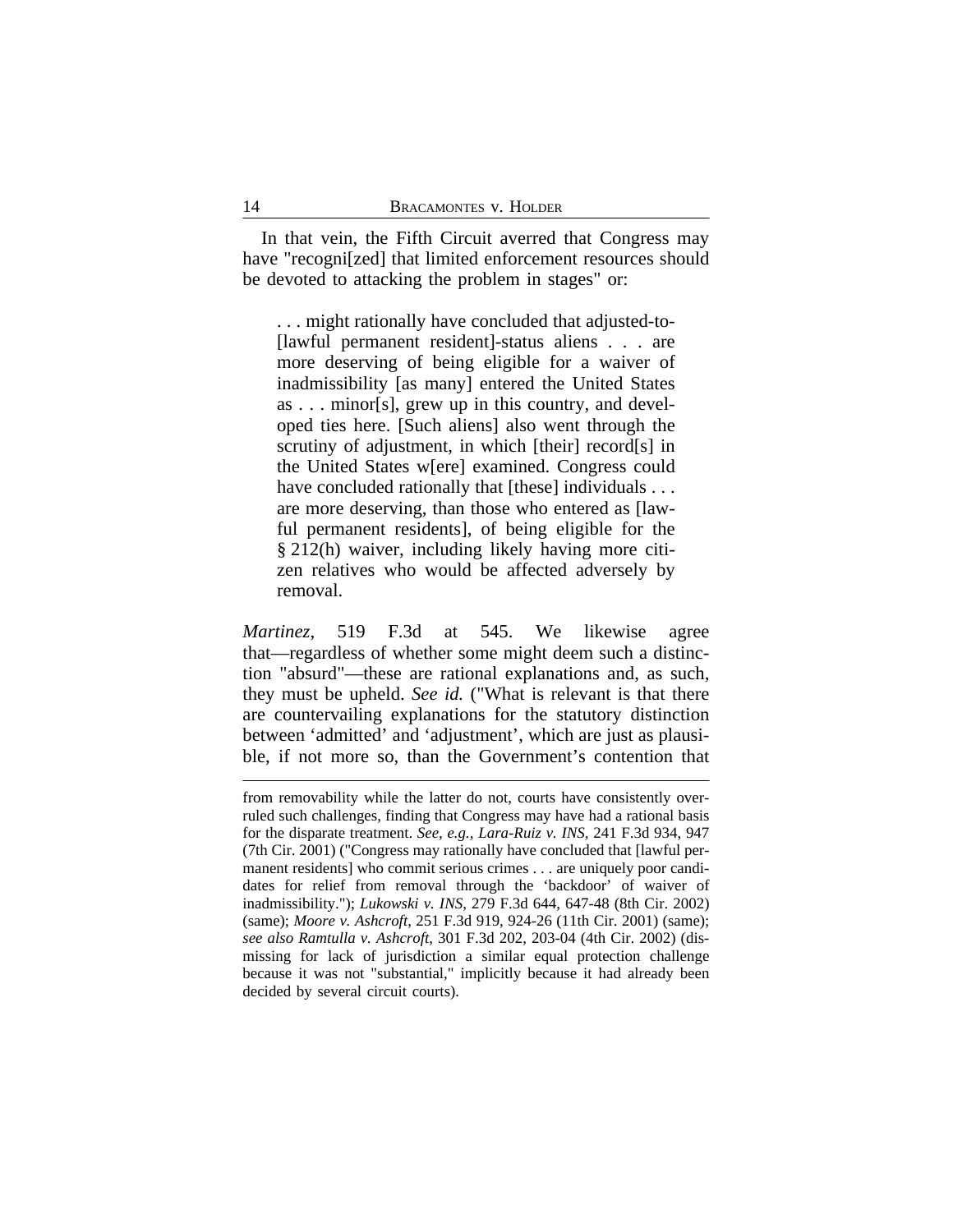such a reading would lead to an absurd result. Therefore, we are not at liberty to override the plain, unambiguous text of INA §§ 212(h) and 101(a)(13).").

If the disparate eligibility for a waiver of inadmissibility of aliens who enter with lawful permanent resident status and those who adjust post-entry to lawful permanent resident status is not what Congress intended, Congress, not this Court or the BIA, must amend the relevant language to reflect its legislative purpose. As it stands, however, the language is plain and unambiguous, meaning that our analysis ends with the first prong of *Chevron* analysis: section 212(h) bars only those aliens who have committed aggravated felonies and who have previously been admitted to the United States *with lawful permanent resident status* from seeking a waiver of inadmissibility. Because he adjusted post-entry to lawful permanent resident status, Petitioner does not fall within that statutory exclusion. Accordingly, we grant Petitioner's petition for review and vacate the BIA's order of removal.

### B.

Next, Petitioner contends that the BIA abused its discretion by denying his motion to remand and precluding him from seeking additional relief under the Convention Against Torture, by denying his motion to reconsider, and by denying him a stay of removal. We dismiss these arguments for lack of jurisdiction.

Under 8 U.S.C.  $\S 1252(a)(2)(C)$ , "no court shall have jurisdiction to review any final order of removal against an alien who is removable by reason of having committed a criminal offense" such as an aggravated felony. Nevertheless, the following section provides that "[n]othing . . . which limits or eliminates judicial review, shall be construed as precluding review of constitutional claims or questions of law raised upon a petition for review filed with an appropriate court of appeals in accordance with this section." *Id.*  $\S$  1252(a)(2)(D).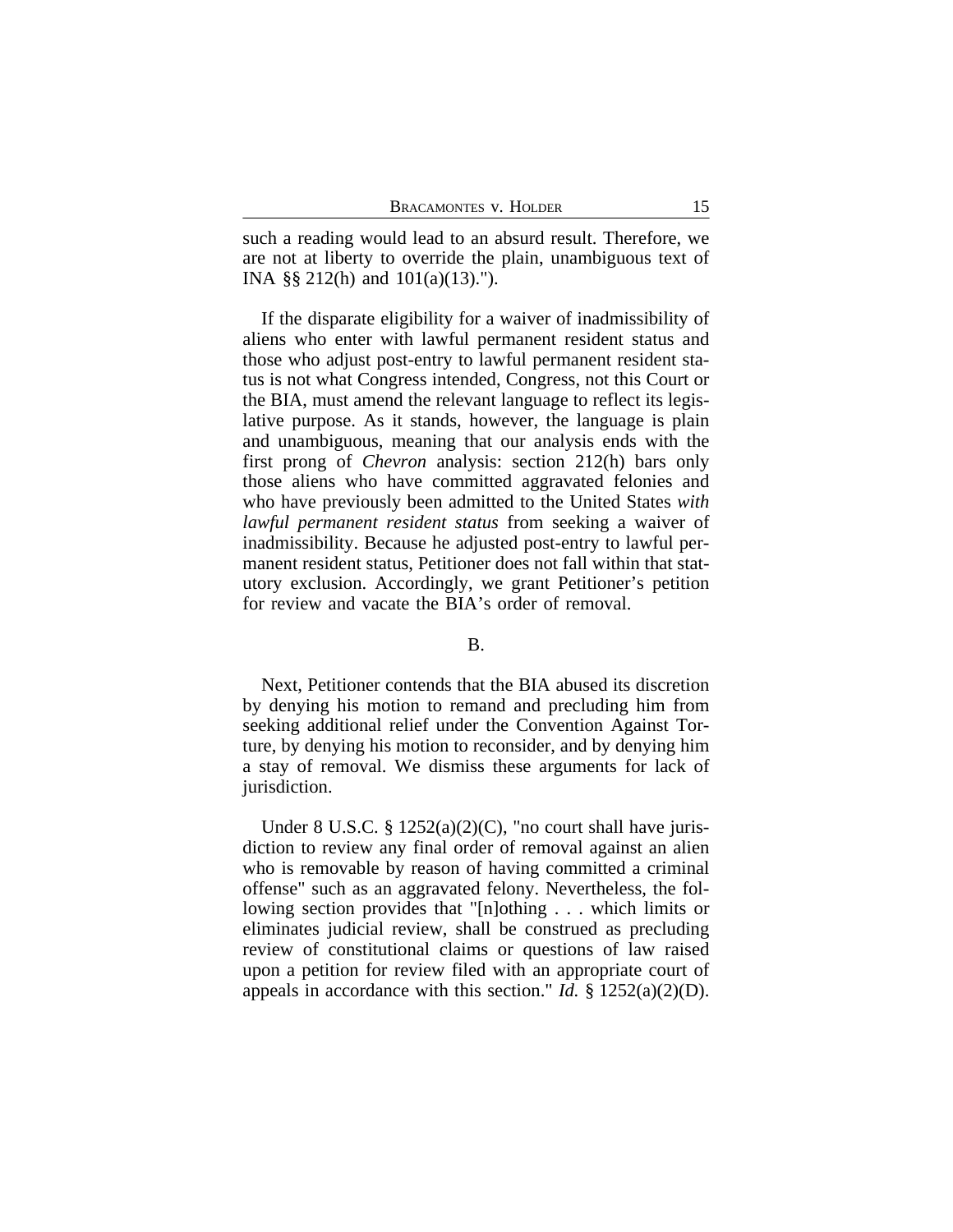Petitioner was found to be removable based on his having committed an aggravated felony. Thus, before considering the merits of Petitioner's claims, we must determine whether he raises questions of law, over which we retain jurisdiction, or questions of fact or discretionary decisions, over which we have none. *Saintha*, 516 F.3d at 248.

Here, the BIA decisions challenged by Petitioner, save for the ruling addressed above that he was statutorily ineligible to seek a waiver of inadmissibility under section 212(h), were either discretionary in nature or otherwise based on nonreviewable underlying factual determinations. *See id.* at 250 (finding that Convention Against Torture determinations are reviewed under the substantial evidence standard, which is not reviewable in the case of the removal of an alien convicted of an aggravated felony because of 8 U.S.C. § 1252(a)(2)(C)); *Hussain v. Gonzales*, 477 F.3d 153, 155 (4th Cir. 2007) (noting that the denial of a motion to remand is a discretionary decision); *Narine v. Holder*, 559 F.3d 246, 249 (4th Cir. 2009) ("We review a denial of a motion to reconsider for an abuse of discretion." (citation omitted)). Accordingly, we have no jurisdiction to review these claims. 8 U.S.C. § 1252(a)(2)(C); *Saintha*, 516 F.3d at 248.

Moreover, Petitioner's position that the denial of an opportunity to present his Convention Against Torture claims is legal, rather than factual, in nature, is unavailing. The BIA made a factual determination that Petitioner had failed to present new evidence related to the Convention Against Torture that he was unable to offer at the earlier proceedings. This Court may not now revisit that decision, as it does not implicate a question of law.

In addition, in light of our holding above regarding Petitioner's eligibility to seek a waiver of inadmissibility under section 212(h), his appeal of the denial of his motion for a stay of removal is essentially moot.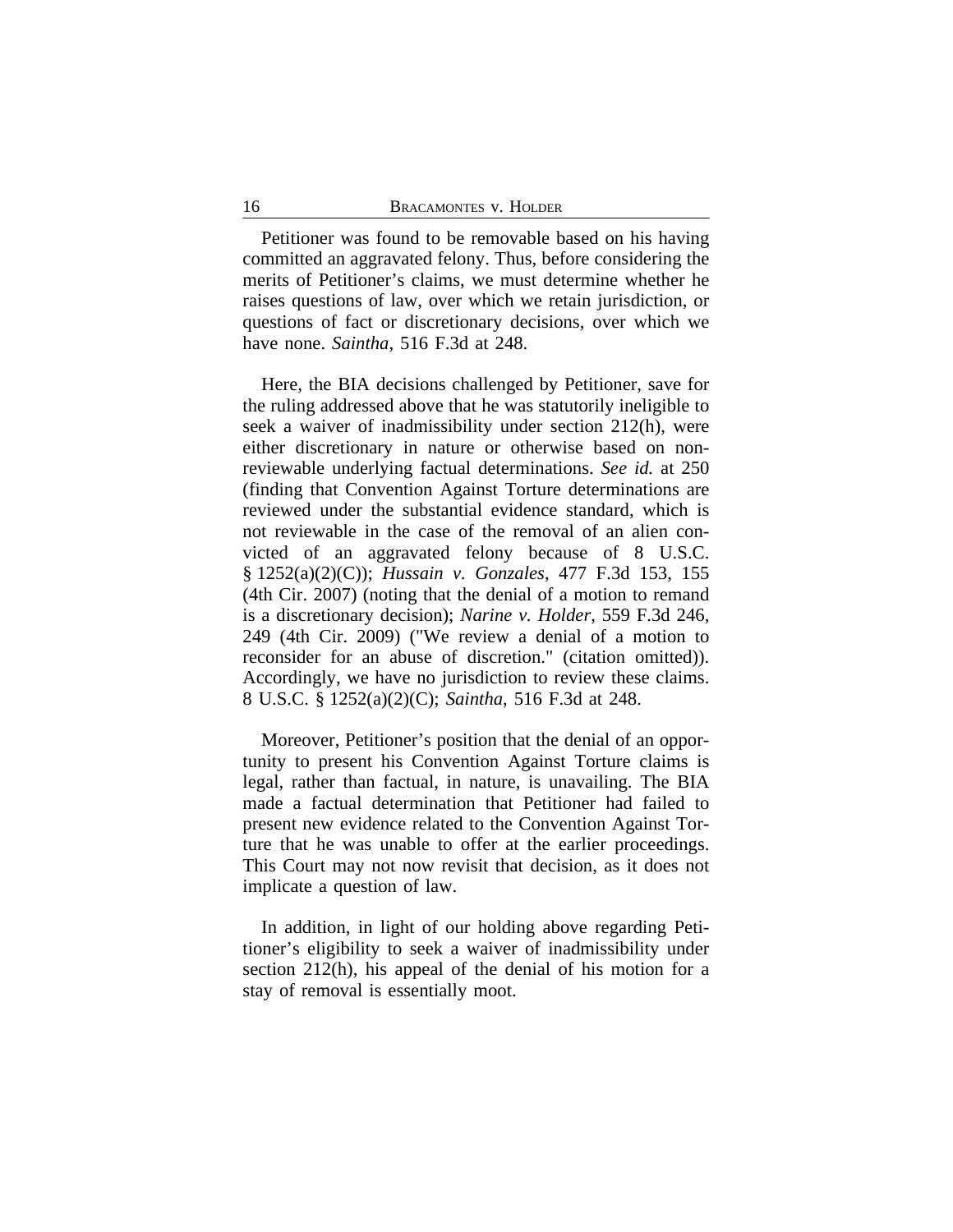#### III.

In conclusion, we find that the relevant language of section 212(h) is unambiguous, and that therefore the BIA decision is not entitled to *Chevron* deference. Section 212(h) plainly provides that Petitioner is not statutorily barred from seeking a waiver of inadmissibility. Accordingly, we grant the petition for review, vacate the order of removal, and remand this case to the BIA for further proceedings and determination of the discretionary decision to grant Petitioner a section 212(h) waiver. Petitioner's remaining claims are dismissed for lack of jurisdiction.

## *PETITION FOR REVIEW GRANTED; VACATED AND REMANDED IN PART AND DISMISSED IN PART*

NIEMEYER, Circuit Judge, concurring in part and dissenting in part:

I concur in Part II.B of the majority's opinion, holding that we lack jurisdiction to entertain objections to various discretionary determinations of the Board of Immigration Appeals ("BIA"). But I dissent from Part II.A. While the majority has perhaps set forth a plausible construction of § 212(h) of the Immigration and Nationality Act ("INA"), 8 U.S.C. § 1182(h), its construction is not the only, or even the most, plausible construction. Indeed, I conclude that the different construction given to  $\S 212(h)$  by the BIA is not only plausible but is more consistent with the other provisions of the INA. But choosing the best construction is not our task. When a statute yields two plausible constructions, we should defer to the agency, especially when the statute pertains to immigration matters. *See Chevron, U.S.A., Inc. v. Natural Resources Def. Council, Inc.*, 467 U.S. 837 (1984); *INS v. Aguirre-Aguirre*, 526 U.S. 415, 425 (1999). Accordingly I would affirm.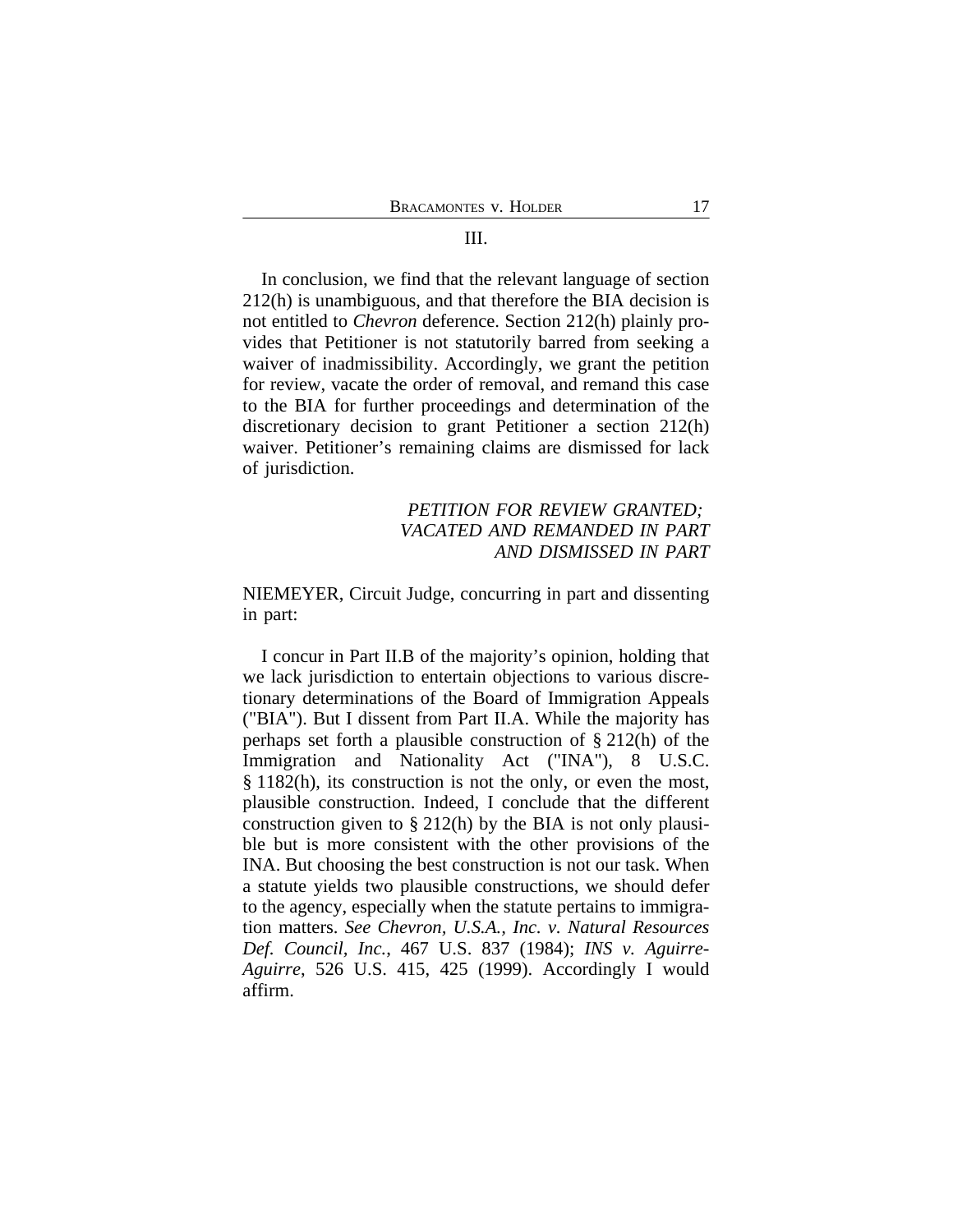Bracamontes, a native of Mexico who illegally entered the United States in 1976 when he was two, was granted temporary resident status in 1987. Shortly thereafter, in June 1988, Bracamontes left the United States for a short visit to Mexico, returning as a lawful temporary resident. After returning, in May 1990, Bracamontes' status was adjusted to that of a lawful permanent resident.

In 1999, Bracamontes pleaded guilty to a Virginia state charge of malicious wounding, for which he served several years in prison. After his discharge, he married a United States citizen, with whom he has had three children, now teenagers.

In 2009, the Department of Homeland Security ("DHS") commenced removal proceedings against Bracamontes because he was an alien who, after admission, was convicted of an aggravated felony. While Bracamontes conceded removability, he indicated that he would apply for an adjustment of status as the husband of a U.S. citizen and for a waiver under § 212(h) of the application of his aggravated felony, which otherwise would require his removal. The DHS sought to pretermit Bracamontes' applications for adjustment of status and waiver under § 212(h) because he was ineligible for a waiver according to the BIA's construction of § 212(h). The immigration judge granted DHS's motion to pretermit Bracamontes' applications, and the BIA affirmed.

Bracamontes now seeks a petition for review, arguing that he qualified for a waiver under  $\S 212(h)$ , contrary to the BIA's interpretation of that section.

II

The issue in this case turns on the proper construction of § 212(h) to determine whether Bracamontes qualifies for a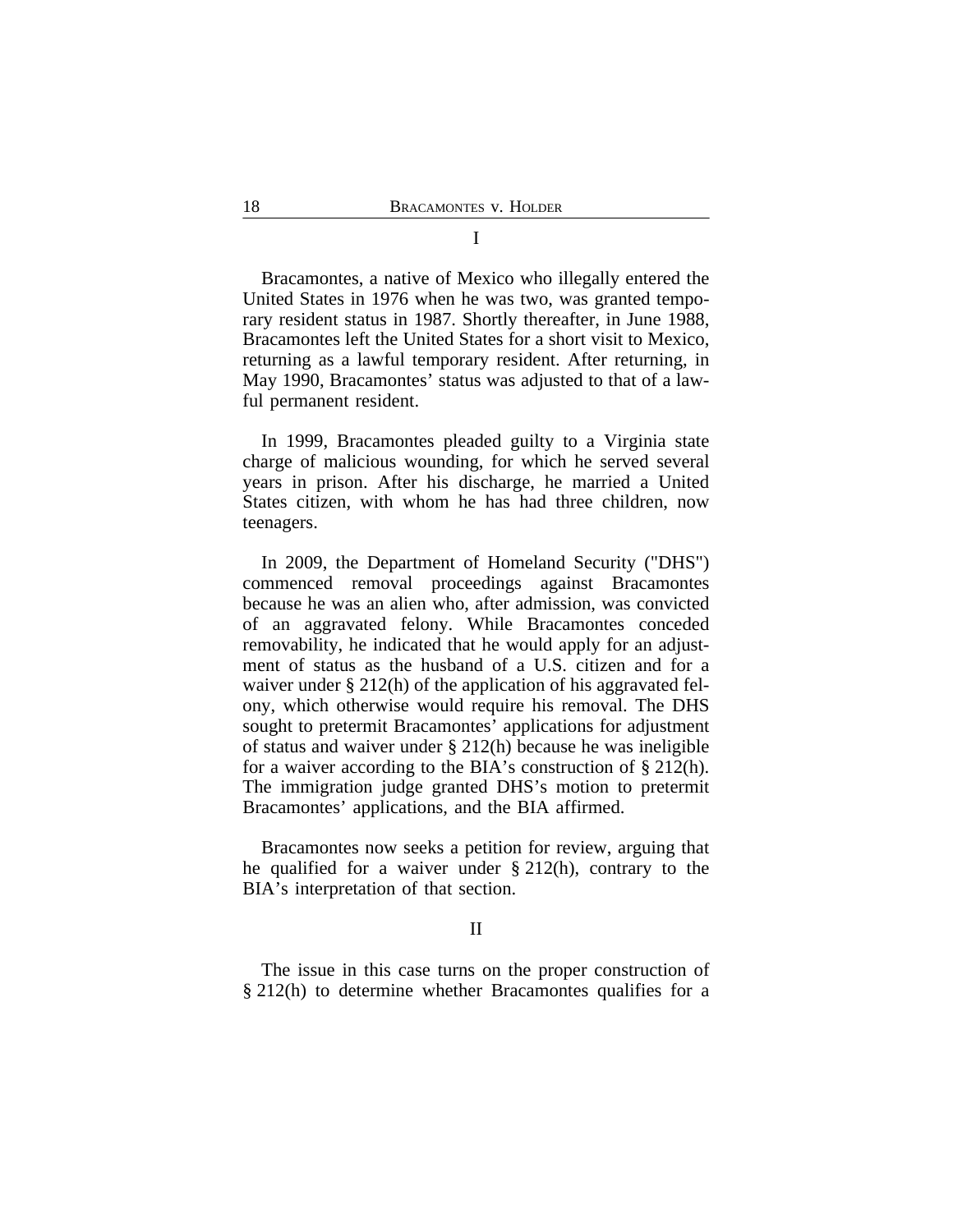waiver of the application of his aggravated felony conviction. The controlling language of § 212(h) states:

No waiver shall be granted under this subsection in the case of an alien *who has previously been admitted to the United States as an alien lawfully admitted for permanent residence* if . . . since the date of such admission the alien has been convicted of an aggravated felony . . . .

### 8 U.S.C. § 1182(h) (emphasis added).

The DHS contends that the language denying waiver to an "alien who has previously been admitted to the United States as an alien lawfully admitted for permanent residence" includes an alien *whose status has been adjusted* to that of lawful permanent resident. It relies not only on the definition of "lawfully admitted for permanent residence," *see* INA § 101(a)(20), 8 U.S.C. § 1101(a)(20), which means "the *status* of having been lawfully accorded the privilege of residing permanently in the United States" (emphasis added), but also the BIA's established position, as reflected in *Matter of Koljenovic*, 25 I. & N. Dec. 219 (BIA 2010).

Bracamontes, on the other hand, contends that the language denying waiver applies only to aliens "admitted" at the border as a lawful permanent resident, i.e., an alien who has entered the United States as a lawful resident alien, as "admitted" is defined in INA  $\S 101(a)(13)(A)$ . Specifically, that provision defines "admitted" as "the lawful *entry* of the alien into the United States after inspection and authorization by an immigration officer" (emphasis added). He argues that because he never *entered* the United States *as a lawful permanent resident*, but rather in 1988 as a *lawful temporary resident*, the waiver bar does not apply to him.

The majority opinion recognizes that if § 212(h) is ambiguous, we should defer to the BIA under the *Chevron* doctrine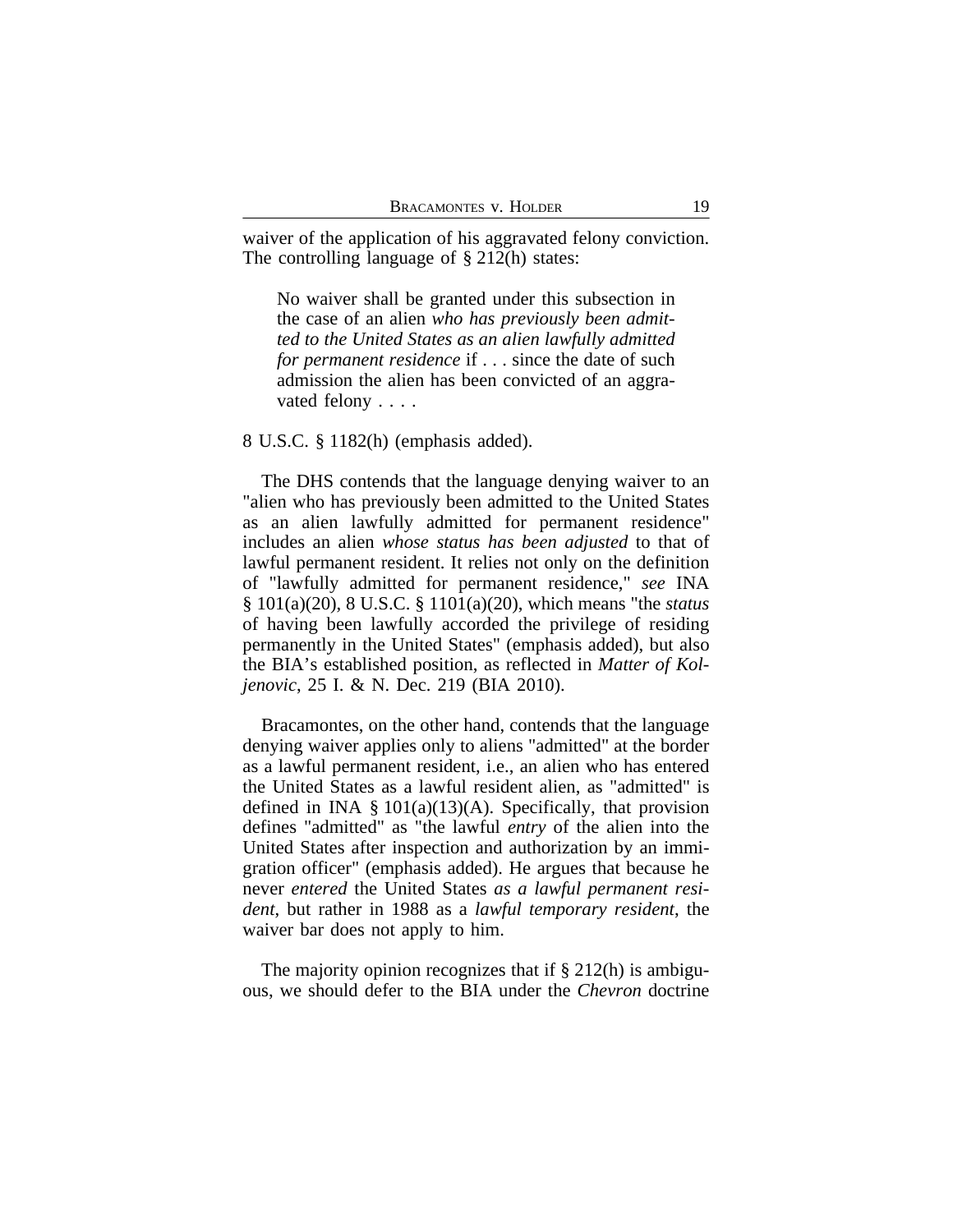and that such deference is "especially appropriate" with respect to immigration matters. *Ante*, at 6. But it reads § 212(h) to be *unambiguous*, and its unambiguous reading is contrary to the one that has been adopted by the BIA. The majority states, "the definition of 'admission' provided by Congress simply does not include an adjustment of status." *Ante*, at 10. The majority's basis for finding the "plain meaning" turns on the fact that § 212(h) uses the stand-alone term "admitted," which is defined by  $\S 101(a)(13)(A)$  in terms of "entry." *See ante*, at 7-8. Most of the majority opinion proceeds as though this proposition was obvious. *See*, *e.g.*, *ante*, at 10 ("[T]he statute plainly says what it says"). Indeed, the majority even proposes its own rewording of § 212(h) to incorporate the § 101(a)(13)(A) definition. *See ante*, at 8.

This approach, however, fails to recognize that another construction of  $\S 212(h)$  can be made that is just as plausible and that is probably more rational in the larger context of the INA. Section 212(h) uses not only the defined terms "admitted" and "admission," which are defined in  $\S 101(a)(13)(A)$  to refer to the lawful *entry* of the alien after inspection, but it also uses the term "admitted" in the more specific phrase "lawfully admitted for permanent residence," which is defined in § 101(a)(20) to refer to an *adjustment of status*. Thus, the list of definitions contained in § 101(a) includes a definition for "admitted" standing alone to refer to "entry" and a definition of "admitted" as included in the phrase "lawfully admitted for permanent residence" to refer to "status"—more particularly "the *status* of having been lawfully accorded the privilege of residing permanently in the United States." 8 U.S.C. § 1101(a)(20) (emphasis added). Of course, this definition of "lawfully admitted for permanent residence" accurately describes Bracamontes' circumstances because he became a lawful permanent resident by an adjustment of status in 1990.

The BIA has recognized the ambiguity of § 212(h) created by the two different definitions of "admitted"—one defining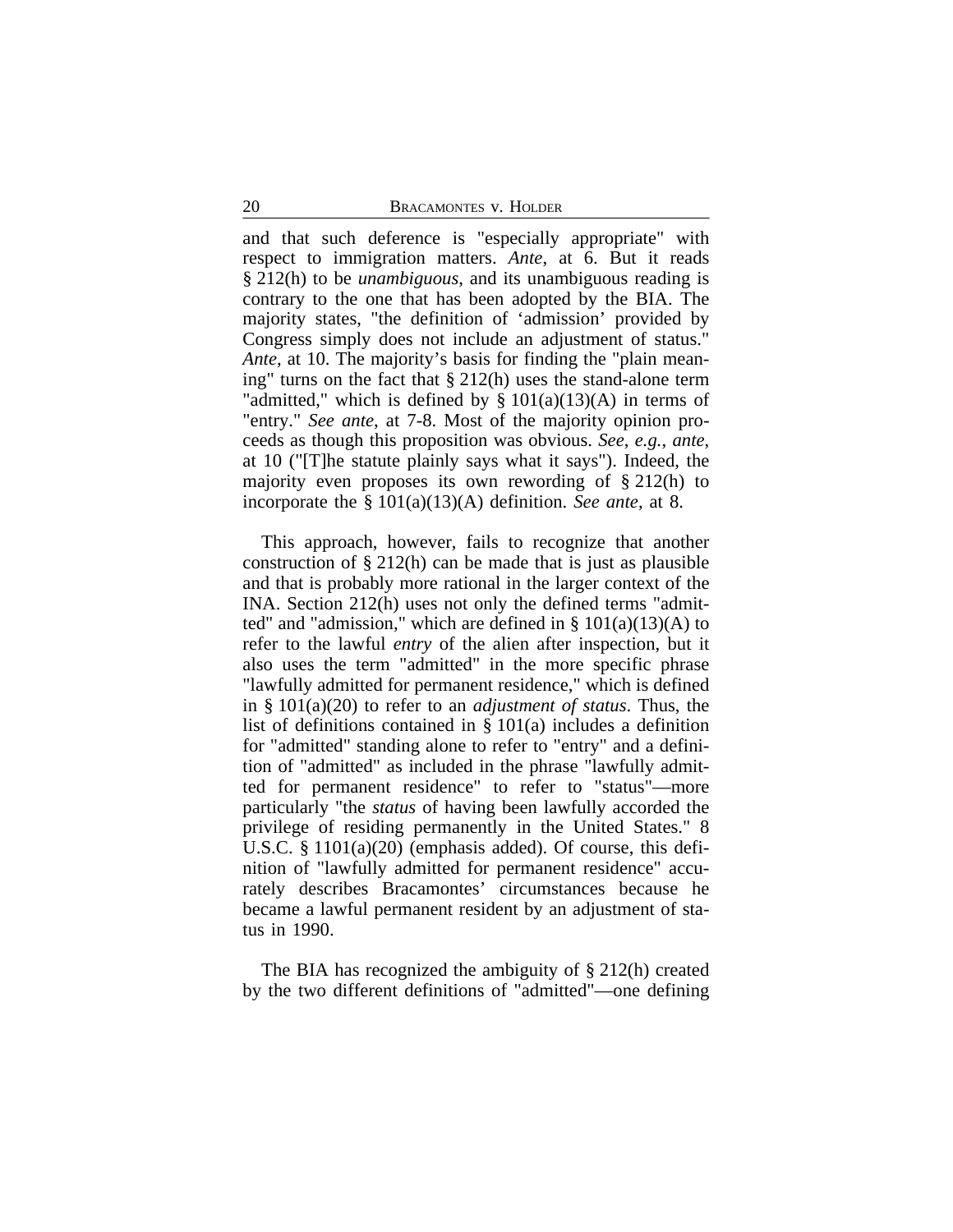BRACAMONTES V. HOLDER 21

"admitted" to refer to "entry" and the other defining "admitted" to refer to "status." But it resolved the ambiguity to read § 212(h) to be consistent with other provisions of the INA and with the apparent intent of Congress. The BIA did not find the problem to be insurmountable, because "[a]djustment of status is essentially a proxy for inspection and permission to enter at the border, which is given as a matter of administrative grace." *Koljenovic*, 25 I. & N. Dec. at 221; *see also Matter of Rainford*, 20 I. & N. Dec. 598, 601 (BIA 1992) ("As we have repeatedly held, an adjustment of status is merely a procedural mechanism by which an alien is assimilated to the position of one seeking to enter the United States").

The BIA has also catalogued a litany of interpretive and policy reasons to support its construction, including the absurdity that would result if individuals who were never admitted at the border, but who later adjusted to lawful permanent resident status, are deemed "lawfully *admitted* for permanent residence" under  $\S 101(a)(20)$ , but not "admitted" despite the fact that the word "admitted" appears in the phrase "lawfully admitted for permanent residence." *See Koljenovic*, 25 I. & N. Dec. at 222.

Rather than rejecting *Koljenovic* outright, as its construction of § 212(h) would require, the majority attempts to draw a distinction. It explains that *Koljenovic* involved an alien who had never legally entered at the border (and who therefore was never "admitted" as the term is defined in  $§ 101(a)(13)(A)$ , whereas the case now before us involves an alien who legally entered (and was "admitted") with temporary status and who later adjusted to lawful permanent resident status without reentry. *See ante*, at 12-13. Thus, the majority allows that, if an alien with lawful permanent resident status has *never* previously been legally admitted at the border, the words "admitted" and "date of . . . admission" in § 212(h) must be defined in terms of adjustment of status, as used in  $\S 101(a)(20)$ , rather than physical entry at the border, as used at  $\S 101(a)(13)(A)$ . The majority's concession is a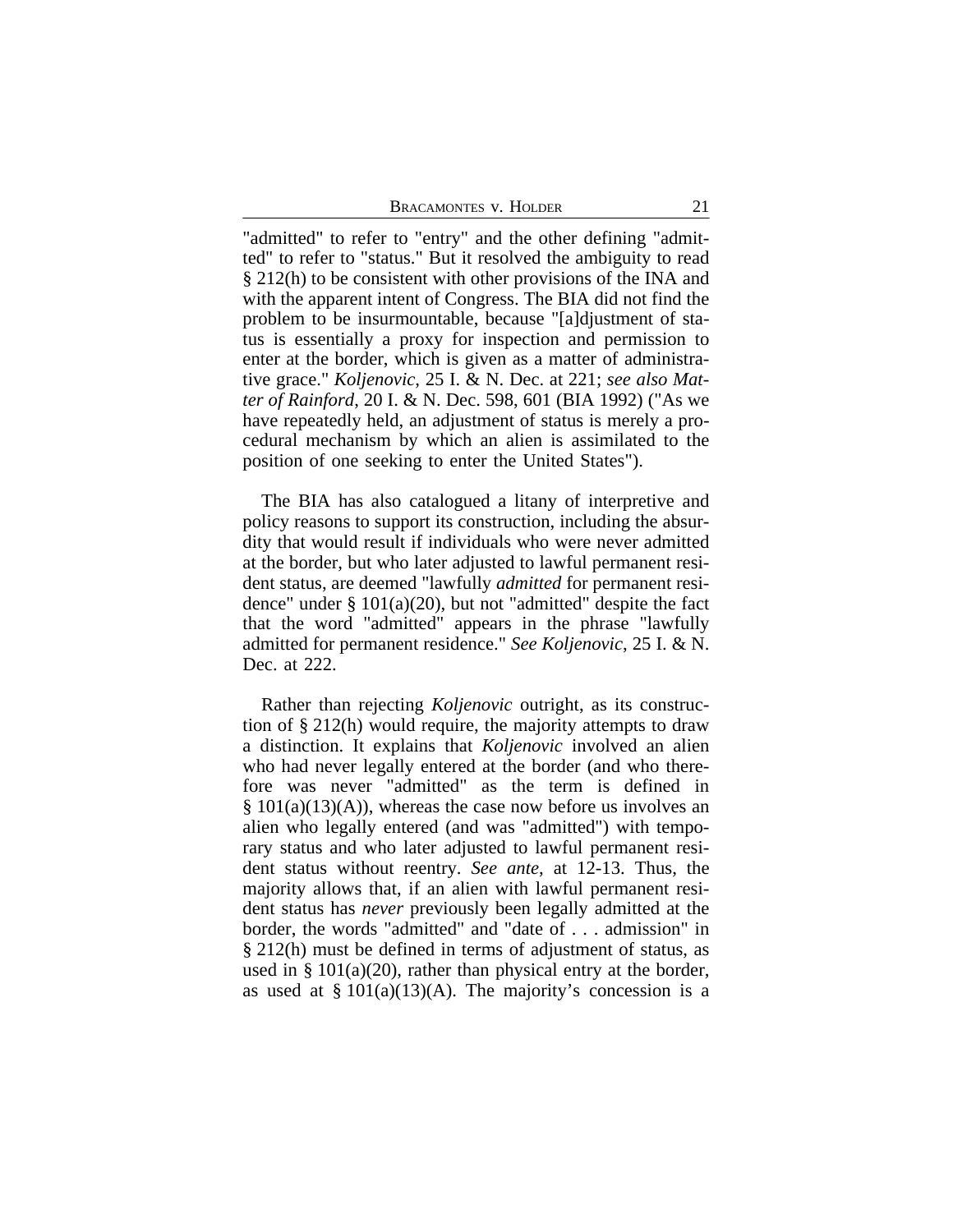sensible one, but it is also fatal to its entire analysis. It proves that the linguistic necessity of construing "admitted" in § 212(h) by reference to § 101(a)(13)(A) is not so obvious after all, and it directly subverts the majority's bold attempt to reword § 212(h) to fit its "unambiguous" interpretation.

Another consideration that weighs strongly in favor of the BIA's approach is that Congress gave "no indication that [it] intended the limitations it built into section 212(h) to apply to those aliens whose previous admission to lawful permanent resident status occurred through the overseas consular process, but not to the majority of aliens whose admission occurred through adjustment of status." *Koljenovic*, 25 I. & N. Dec. at 224. It is difficult to fathom why Congress would have wished to bar aliens who *lawfully entered* the United States with lawful permanent resident status from reaping the benefits of § 212(h) while permitting aliens who *illegally entered* the country from doing so. The resulting incentives would be exactly backwards. Despite an effort to rationalize this distinction, the majority leaves us with little more than a reassurance that its construction of § 212(h) would survive rational basis scrutiny. *See ante*, at 13-14 & n.5.

Indeed, it may be noted that in rejecting the BIA's holding in *Koljenovic*, the majority has created even a more serious problem than it has acknowledged. As the majority construes it, § 212(h) not only rewards illegal entrants over legal ones, but it also rewards a subset of legal entrants over another subset of legal entrants, with no discernable reason. Specifically, the majority's approach rewards those such as Bracamontes, who lawfully entered the United States in 1988 having no lawful permanent resident status and subsequently adjusted to lawful permanent residence status, over those who lawfully entered with lawful permanent resident status in the first place.

Were we given the choice as to which construction of § 212(h) should be applied, we should undoubtedly find the